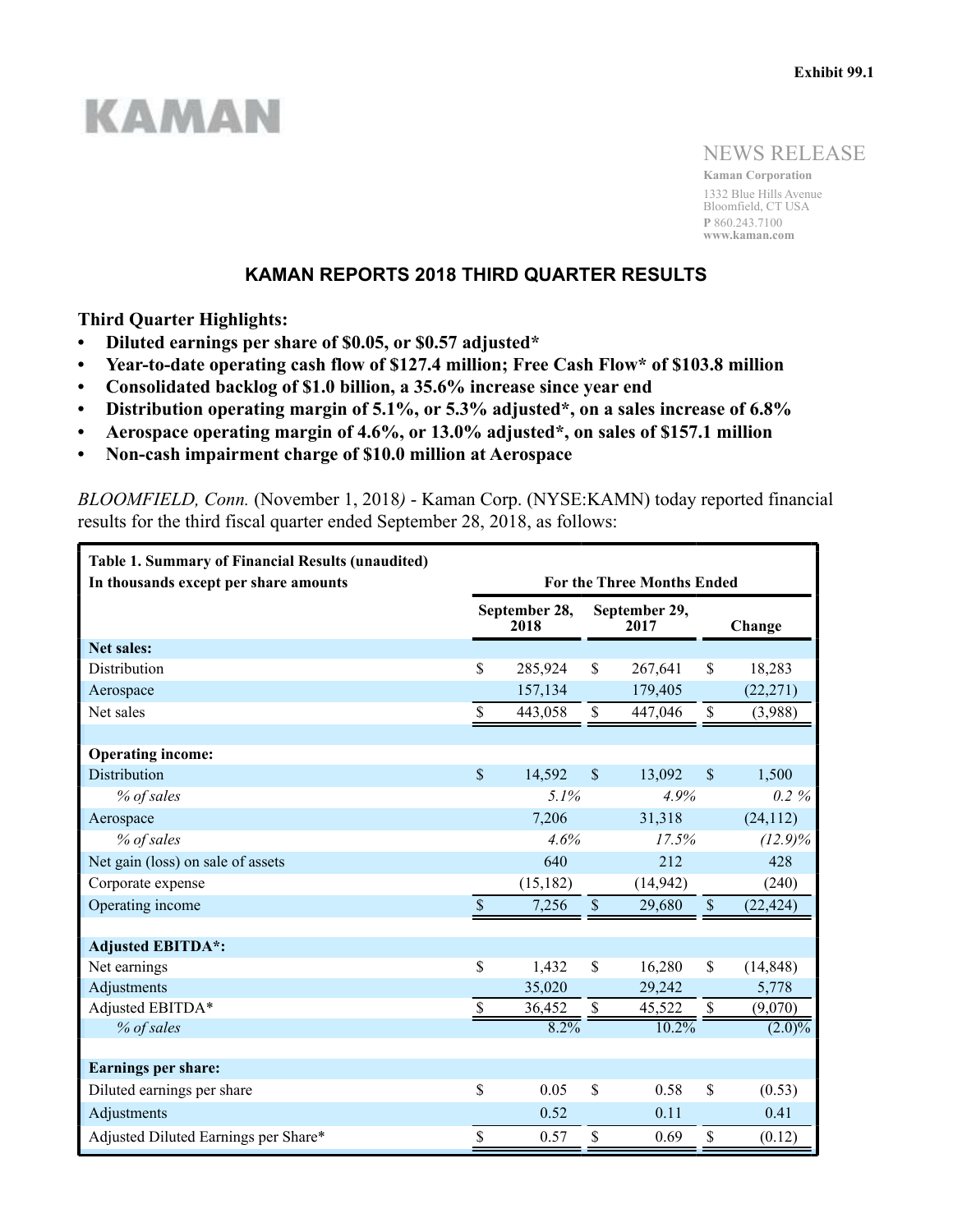Neal J. Keating, Chairman, President and Chief Executive Officer, commented, "Our third quarter results were below expectations as we recorded a non-cash non-tax deductible impairment charge in our U.K. operations and we experienced some shipment delays and adverse sales mix for several of our key aerospace programs. The shipment and mix issues are timing related and we expect to be fully recovered in early 2019. Our distribution business performed very well in the quarter with higher sales and improved margins, while our Free Cash Flow\* generation continued to be very strong.

Based on our third quarter results and the expected shift of additional sales into 2019, we are revising our outlook for the remainder of the year. The most significant change is the delay of a Joint Programmable Fuze DCS order. We expected to ship this order late in the fourth quarter; however, due to increasing uncertainty around the timely receipt of U.S. government approvals and the limited shipment windows due to the nature of the product, we have elected to move this transaction out of our 2018 Outlook. We are moving forward with production and if the receipt of approvals allows us to meet our transportation schedule we will ship these fuzes in the fourth quarter. While we are disappointed by this potential delay, the JPF program, with record backlog and high levels of demand, remains a key growth platform as we move into 2019.

Turning to our results for the quarter, Distribution sales increased 6.8% to \$285.9 million, or a 5.1% increase when measured on a Sales per Sales Day\* basis, resulting in our highest daily sales rate since the third quarter of 2015. Performance across our three product lines was very strong with fluid power and automation products delivering mid-single digit Sales-Per-Sales Day\* growth in the quarter, and our bearings and power transmission products delivering its fourth consecutive quarter of year-over-year Sales-Per-Sales Day\* growth. Operating margin was 5.1%, or 5.3% when adjusted for restructuring costs, and, similar to the second quarter, was also negatively impacted by higher group healthcare costs as well as costs associated with our one-time employee incentives that negatively impacted our operating margin by 40 basis points.

At Aerospace, as expected, sales and operating profit performance were impacted by the JPF sales mix in the quarter, which was weighted entirely to USG compared to a higher mix of DCS sales in the prior year period. In addition, we encountered several issues that resulted in sales being shifted out of the third quarter. Specifically, our self-lubricating bearings products were impacted by delays associated with two outside suppliers which led to delayed shipments and higher scrap costs. Delivery of a K-MAX® aircraft was delayed into October, as adverse weather conditions prevented the completion of pre-delivery flight testing. On a positive note, Aerospace ended the quarter with a record backlog of \$870 million, up over 40% from year end. New JPF and AH-1Z orders have added \$488 million to our backlog during the year. We are also very pleased that demand for our specialty bearing products remain strong with new orders in the quarter up approximately 20% over the prior year.

As we enter the fourth quarter and look ahead to next year, we have a number of encouraging signs at each business. We continue to see a high level of new orders for our most profitable products at Aerospace and with the continued positive momentum at Distribution we are positioned for strong performance in 2019."

Chief Financial Officer, Robert D. Starr, commented, "GAAP diluted earnings per share totaled \$0.05 in the third quarter, or \$0.57 adjusted\*, compared to \$0.58, or \$0.69 adjusted\*, in the third quarter of 2017. The decrease in GAAP diluted earnings per share was largely due to the non-cash non-tax deductible impairment and inventory charges we recorded for our UK operations, as well as, the lower operating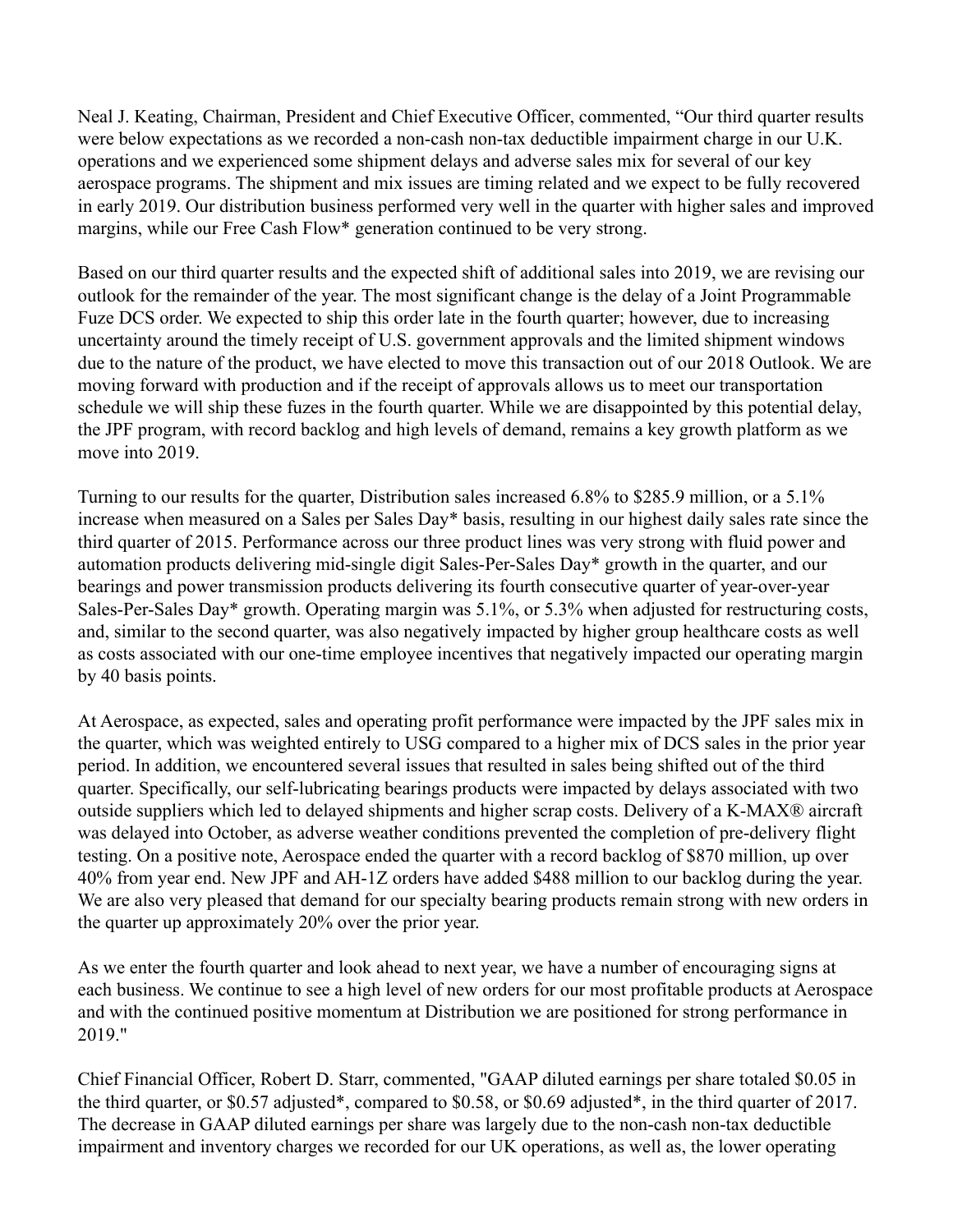profit at Aerospace, offset by the benefit received in the period from the adoption of the new revenue standard.

The largest adjustment to our third quarter results relates to the multiple non-cash non-tax deductible charges totaling \$10.7 million, or \$0.39 per diluted share, recorded in our UK operations as we were required to assess the tangible and intangible assets of this entity for impairment. These charges included a \$10.0 million non-cash impairment charge related to acquired intangible assets and \$0.7 million of noncash inventory write-offs. Additionally, we continued our restructuring actions at both segments recording \$1.7 million in expense. Finally, we accrued \$1.3 million, associated with employee tax-related matters at one of our foreign operations and incurred \$2.2 million for corporate development activities, including the costs associated with due diligence for a significant specialty bearings acquisition we elected not to pursue.

Moving to our outlook for the balance of the year and starting with Distribution. Based on our performance through the first nine months of the year, we are modestly revising our sales outlook to \$1.135 billion to \$1.155 billion, while revising our expectations for operating margin to 4.8% to 4.9%, or 4.9%\* when adjusted for the restructuring and severance costs.

At Aerospace we now expect sales in the range of \$705.0 million to \$725.0 million, with operating margins of 12.4% to 12.7%, or 14.9% to 15.1% adjusted\*. A significant portion of the downward revision in our sales and margin expectations is the result of a shift of product sales out of 2018 into 2019, including the JPF DCS order referenced by Neal, the finalization of our SH-2 program with Peru, and delayed shipments of our bearing products.

We are increasing our expectation for Corporate expense to \$62.0 million, or \$60.0 million when adjusted for \$2.2 million of costs associated with corporate development activities incurred in the third quarter, which included costs associated with due diligence on a significant specialty bearings acquisition we elected not to pursue. The adjusted corporate expense number is consistent with our prior corporate expense outlook for the year.

Also, we are increasing our expectation for our effective tax rate for the year to 27.0% to account for the 3.0% impact from the non-cash impairment charge on our 2018 full year tax rate.

Our strong cash flow generation continued in the third quarter, where we generated \$33.7 million in Cash Flows from Operations, leading to Free Cash Flow\* of \$25.8 million. This brings our year-to-date total Free Cash Flow\* to \$103.8 million. During the third quarter, we made the additional \$10.0 million discretionary pension contribution we discussed in the second quarter, bringing our total discretionary pension contributions for the year to \$30.0 million. Due to this additional \$10.0 million contribution, which was not included in our prior outlook, we are slightly lowering our expectations for operating cash flows for the year to \$175.0 million to \$200.0 million, or Free Cash Flow\* of \$140.0 million to \$165.0 million."

# **2018 Outlook**

The Company's revised 2018 outlook is as follows:

- Distribution:
	- $\sim$ Sales of \$1.135 billion to \$1.155 billion
	- $\circ$ Operating margins of 4.8% to 4.9% , or 4.9% when adjusted\* for the \$0.6 million of restructuring costs
	- $\circ$ Depreciation and amortization expense of approximately \$15.0 million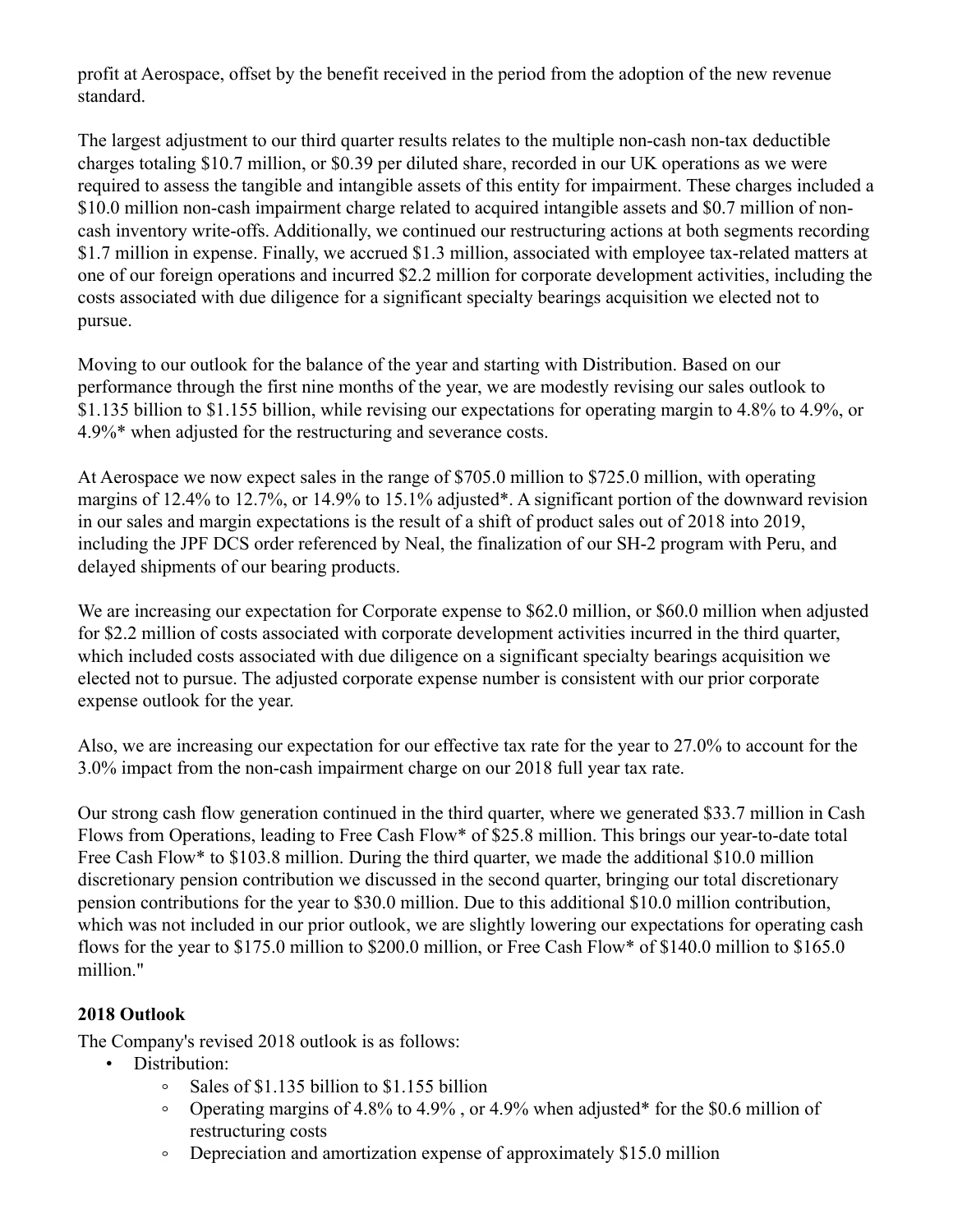- Aerospace:
	- Sales of \$705.0 million to \$725.0 million  $\circ$
	- Operating margins of 12.4% to 12.7%, or 14.9% to 15.1% when adjusted\* for  $\circ$ approximately \$17.5 million of expense, including \$5.5 million of restructuring expense
	- Depreciation and amortization expense of approximately \$24.0 million
- Interest expense of approximately \$20.0 million
- Corporate expenses of approximately \$62.0 million, or \$60.0 million when adjusted for \$2.2 million of costs associated with corporate development activities
- Net periodic pension benefit of approximately \$12.5 million
- Estimated annualized tax rate of approximately 27.0%, which includes the full year impact for the non-cash impairment charge on our tax rate in 2018 of 3.0%
- Consolidated depreciation and amortization expense of approximately \$43.0 million
- Capital expenditures of approximately \$35.0 million
- Cash flows from operations in the range of \$175.0 million to \$200.0 million; Free Cash Flow\* in the range of \$140.0 million to \$165.0 million, which includes \$30 million of discretionary pension contributions
- Weighted average diluted shares outstanding of 28.2 million

# **Please see the MD&A section of the Company's Form 10-Q filed with the Securities and Exchange Commission concurrently with the issuance of this release for greater detail on our results and various company programs.**

**A conference call has been scheduled for tomorrow, November 2, 2018, at 8:30 AM ET.** Listeners may access the call live by telephone at (844) 473-0975 and from outside the U.S. at (562) 350-0826 using the Conference ID: 2467917; or, via the Internet at www.kaman.com. A replay will also be available two hours after the call and can be accessed at (855) 859-2056 or (404) 537-3406 using the Conference ID: 2467917. In its discussion, management may reference certain non-GAAP financial measures related to company performance. A reconciliation of that information to the most directly comparable GAAP measures is provided in this release.

# **About Kaman Corporation**

Kaman Corporation, founded in 1945 by aviation pioneer Charles H. Kaman, and headquartered in Bloomfield, Connecticut conducts business in the aerospace and industrial distribution markets. The company produces and markets proprietary aircraft bearings and components; super precision, miniature ball bearings; complex metallic and composite aerostructures for commercial, military and general aviation fixed and rotary wing aircraft; safe and arming solutions for missile and bomb systems for the U.S. and allied militaries; subcontract helicopter work; restoration, modification and support of our SH-2G Super Seasprite maritime helicopters; manufacture and support of our K-MAX® manned and unmanned medium-to-heavy lift helicopters; and engineering design, analysis and certification services. The company is a leading distributor of industrial parts, and operates approximately 220 customer service centers including five distribution centers across the U.S. and Puerto Rico. Kaman offers more than five million items including electro-mechanical products, bearings, power transmission, motion control and electrical and fluid power components, automation and MRO supplies to customers in virtually every industry. Additionally, Kaman provides engineering, design and support for automation, electrical, linear, hydraulic and pneumatic systems as well as belting and rubber fabrication, customized mechanical services, hose assemblies, repair, fluid analysis and motor management. More information is available at www.kaman.com.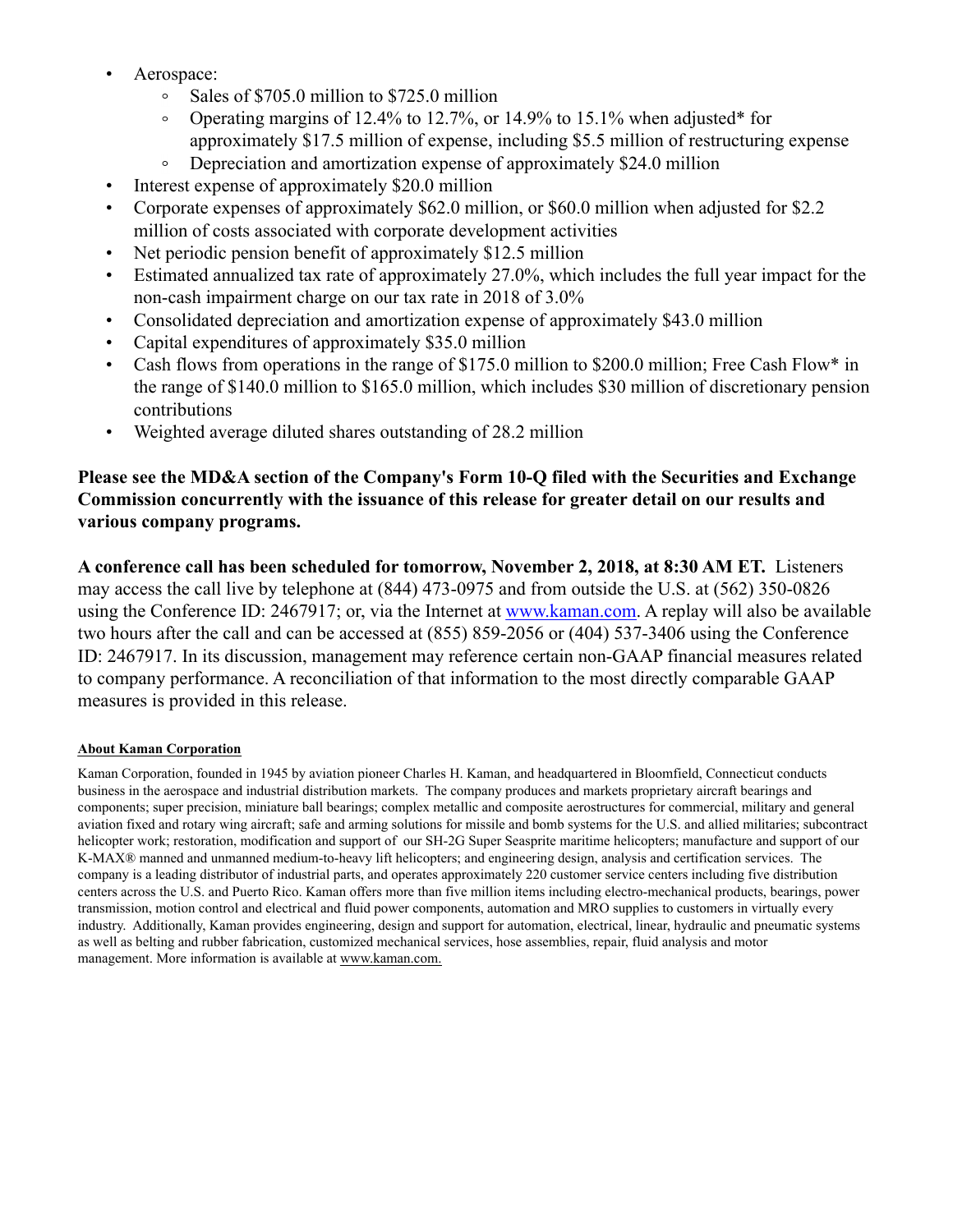#### **Table 2. Summary of Segment Information (in thousands) (unaudited)**

|                                   | <b>For the Three Months Ended</b> |      | <b>For the Nine Months Ended</b> |   |                       |    |                       |
|-----------------------------------|-----------------------------------|------|----------------------------------|---|-----------------------|----|-----------------------|
|                                   | September 28,<br>2018             |      | September 29,<br>2017            |   | September 28,<br>2018 |    | September 29,<br>2017 |
| <b>Net sales:</b>                 |                                   |      |                                  |   |                       |    |                       |
| Distribution                      | \$<br>285,924                     | S    | 267,641                          | S | 859,379               | S  | 817,965               |
| Aerospace                         | 157,134                           |      | 179,405                          |   | 515,135               |    | 514,028               |
| Net sales                         | 443,058                           |      | 447,046                          |   | 1,374,514             |    | 1,331,993             |
|                                   |                                   |      |                                  |   |                       |    |                       |
| <b>Operating income:</b>          |                                   |      |                                  |   |                       |    |                       |
| <b>Distribution</b>               | \$<br>14,592                      | - \$ | $13,092$ \$                      |   | 39,972                | -S | 40,165                |
| Aerospace                         | 7,206                             |      | 31,318                           |   | 52,609                |    | 73,060                |
| Net gain (loss) on sale of assets | 640                               |      | 212                              |   | 2,228                 |    | 217                   |
| Corporate expense                 | (15, 182)                         |      | (14, 942)                        |   | (45, 954)             |    | (43, 747)             |
| Operating income                  | 7,256                             |      | 29,680                           |   | 48,855                |    | 69,695                |

# **Table 3. Depreciation and Amortization by Segment**

**(in thousands) (unaudited)**

|                                       |                       | <b>For the Three Months Ended</b> |                       | <b>For the Nine Months Ended</b> |                       |        |  |                       |
|---------------------------------------|-----------------------|-----------------------------------|-----------------------|----------------------------------|-----------------------|--------|--|-----------------------|
|                                       | September 28,<br>2018 |                                   | September 29,<br>2017 |                                  | September 28,<br>2018 |        |  | September 29,<br>2017 |
| <b>Depreciation and Amortization:</b> |                       |                                   |                       |                                  |                       |        |  |                       |
| Distribution                          | \$                    | 3.486                             |                       | 3,640                            |                       | 10,420 |  | 11,535                |
| Aerospace                             |                       | 6,049                             |                       | 6,056                            |                       | 18,561 |  | 17,589                |
| Corporate                             |                       | 840                               |                       | 914                              |                       | 2.519  |  | 2,795                 |
| <b>Consolidated Total</b>             |                       | 10.375                            |                       | 10.610                           |                       | 31,500 |  | 31.919                |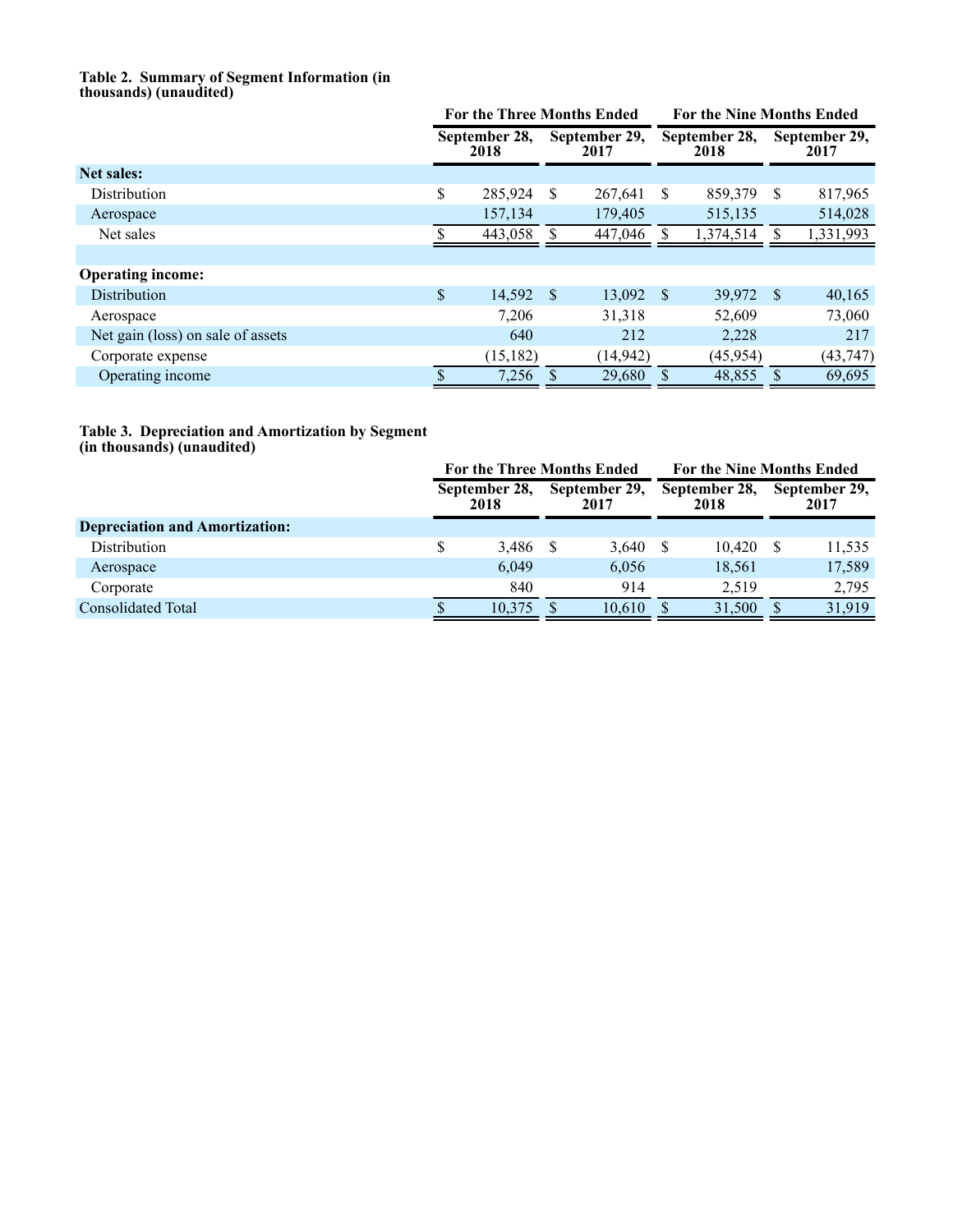## **Non-GAAP Measures Disclosure**

Management believes that the Non-GAAP (i.e. Financial measures that are noted computed in accordance with Generally Accepted Accounting Principles) financial measures identified by an asterisk (\*) used in this release or in other disclosures provide important perspectives into the Company's ongoing business performance. The Company does not intend for the information to be considered in isolation or as a substitute for the related GAAP measures. Other companies may define the measures differently. We define the Non-GAAP measures used in this release and other disclosures as follows:

**Organic Sales** - Organic Sales is defined as "Net Sales" less sales derived from acquisitions completed during the preceding twelve months. We believe that this measure provides management and investors with a more complete understanding of underlying operating results and trends of established, ongoing operations by excluding the effect of acquisitions, which can obscure underlying trends. We also believe that presenting Organic Sales separately for our segments provides management and investors with useful information about the trends impacting our segments and enables a more direct comparison to other businesses and companies in similar industries. Management recognizes that the term "Organic Sales" may be interpreted differently by other companies and under different circumstances. No other adjustments were made during the three-month and nine-month fiscal periods ended September 28, 2018 and September 29, 2017. The following table illustrates the calculation of Organic Sales using the GAAP measure, "Net Sales".

|                          | <b>For the Three Months Ended</b> |         |                       |         |                       | <b>For the Nine Months Ended</b> |     |                       |  |  |
|--------------------------|-----------------------------------|---------|-----------------------|---------|-----------------------|----------------------------------|-----|-----------------------|--|--|
|                          | September 28,<br>2018             |         | September 29,<br>2017 |         | September 28,<br>2018 |                                  |     | September 29,<br>2017 |  |  |
| Distribution             |                                   |         |                       |         |                       |                                  |     |                       |  |  |
| Net sales                | \$                                | 285,924 | \$                    | 267,641 | \$                    | 859,379                          | \$  | 817,965               |  |  |
| <b>Acquisition Sales</b> |                                   |         |                       |         |                       |                                  |     |                       |  |  |
| Organic Sales            |                                   | 285,924 | \$                    | 267,641 | \$                    | 859,379                          | \$. | 817,965               |  |  |
| Aerospace                |                                   |         |                       |         |                       |                                  |     |                       |  |  |
| Net sales                | \$                                | 157,134 | \$                    | 179,405 | \$                    | 515,135                          | \$  | 514,028               |  |  |
| <b>Acquisition Sales</b> |                                   |         |                       |         |                       |                                  |     |                       |  |  |
| Organic Sales            | S                                 | 157,134 | \$                    | 179,405 | \$                    | 515,135                          | \$  | 514,028               |  |  |
| Consolidated             |                                   |         |                       |         |                       |                                  |     |                       |  |  |
| Net sales                | \$                                | 443,058 | \$                    | 447,046 | \$                    | 1,374,514                        | \$  | 1,331,993             |  |  |
| <b>Acquisition Sales</b> |                                   |         |                       |         |                       |                                  |     |                       |  |  |
| Organic Sales            | \$                                | 443,058 | \$                    | 447,046 | S.                    | 1,374,514                        | \$  | 1,331,993             |  |  |

## **Table 4. Organic Sales (in thousands) (unaudited)**

**Organic Sales per Sales Day** - Organic Sales per Sales Day is defined as GAAP "Net sales of the Distribution segment" less sales derived from acquisitions completed during the preceding twelve months divided by the number of Sales Days in a given period. Sales days ("Sales Days") are the days that the Distribution segment's branch locations were open for business and exclude weekends and holidays. Management believes Organic Sales per Sales Day provides an important perspective on how net sales may be impacted by the number of days the segment is open for business and provides a basis for comparing periods in which the number of Sales Days differs.

The following table illustrates the calculation of Organic Sales per Sales Day using "Net sales: Distribution" from the "Segment and Geographic Information" footnote in the "Notes to Consolidated Financial Statements" included in the Company's Form 10-Q filed with the Securities and Exchange Commission on November 1, 2018.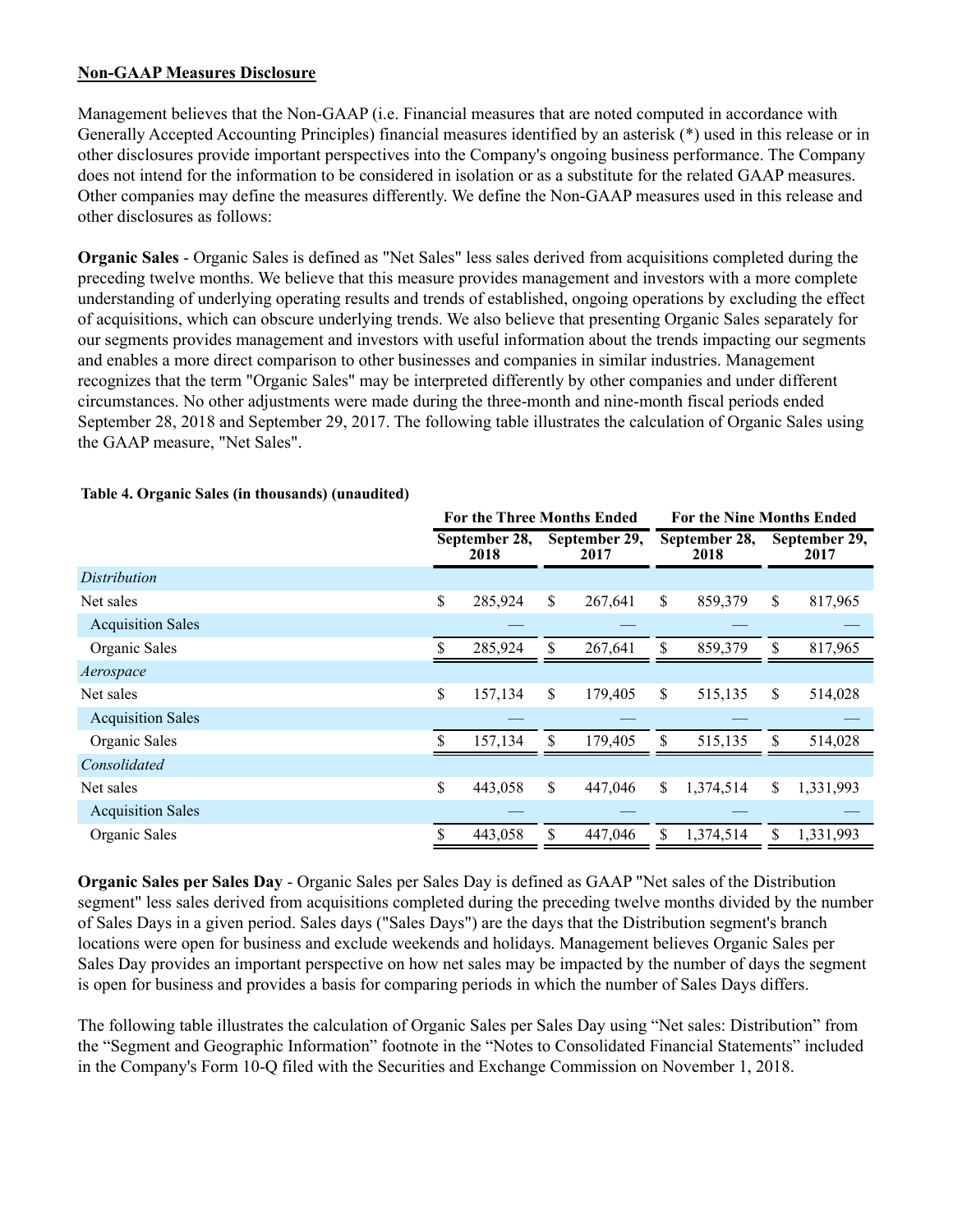# **Table 5. Distribution - Organic Sales Per Sales Day (in thousands, except days)**

| (unaudited)                                |             |                       |                         | <b>For the Three Months Ended</b> |                          |                       | For the Nine Months Ended |                           |                          |  |
|--------------------------------------------|-------------|-----------------------|-------------------------|-----------------------------------|--------------------------|-----------------------|---------------------------|---------------------------|--------------------------|--|
|                                            |             | September 28,<br>2018 |                         | September 29,<br>2017             |                          | September 28,<br>2018 |                           | September 29,<br>2017     |                          |  |
|                                            |             |                       |                         |                                   | (in thousands)           |                       |                           |                           |                          |  |
| Current period                             |             |                       |                         |                                   |                          |                       |                           |                           |                          |  |
| Net sales                                  |             | \$                    | 285,924                 | $\mathbf S$                       | 267,641                  | \$                    | 859,379                   | \$                        | 817,965                  |  |
| Sales days                                 |             |                       | 63                      |                                   | 62                       |                       | 191                       |                           | 190                      |  |
| Sales per Sales Day for the current period | a           | $\mathbb S$           | 4,538                   | $\mathbb S$                       | 4,317                    | $\mathbb S$           | 4,499                     | \$                        | 4,305                    |  |
|                                            |             |                       |                         |                                   |                          |                       |                           |                           |                          |  |
| Prior period                               |             |                       |                         |                                   |                          |                       |                           |                           |                          |  |
| Net sales from the prior year              |             | \$                    | 267,641                 | $\boldsymbol{\mathsf{S}}$         | 274,388                  | $\sqrt{\ }$           | 817,965                   | $\boldsymbol{\mathsf{S}}$ | 849,104                  |  |
| Sales days from the prior year             |             |                       | 62                      |                                   | 63                       |                       | 190                       |                           | 192                      |  |
| Sales per Sales day from the prior year    | $\mathbf b$ | $\mathbf{\hat{S}}$    | 4,317                   | $\$$                              | 4,355                    | \$                    | 4,305                     | \$                        | 4,422                    |  |
|                                            |             |                       |                         |                                   |                          |                       |                           |                           |                          |  |
| % change                                   | $(a-b)=b$   |                       | 5.1%                    |                                   | $(0.9)\%$                |                       | 4.5%                      |                           | $(2.6)\%$                |  |
|                                            |             |                       |                         |                                   |                          |                       |                           |                           |                          |  |
| <b>Table 6. Distribution - Sales Days</b>  |             |                       |                         |                                   |                          |                       |                           |                           |                          |  |
|                                            |             |                       | <b>First</b><br>Quarter |                                   | <b>Second</b><br>Quarter |                       | <b>Third</b><br>Quarter   |                           | <b>Fourth</b><br>Quarter |  |
| <b>Distribution Sales Days</b>             |             |                       |                         |                                   |                          |                       |                           |                           |                          |  |
| 2018 Sales Days by quarter                 |             |                       | 64                      |                                   | 64                       |                       | 63                        |                           | 62                       |  |
| 2017 Sales Days by quarter                 |             |                       | 64                      |                                   | 64                       |                       | 62                        |                           | 62                       |  |

**Adjusted EBITDA** - Adjusted EBITDA is defined as net earnings before interest, taxes, other expense (income), net, depreciation and amortization and certain items that are not indicative of the operating performance of the Company's segments or corporate function for the period presented. Adjusted EBITDA differs from net earnings, as calculated in accordance with GAAP, in that it excludes interest expense, net, income tax expense, depreciation and amortization, other expense (income), net and certain items that are not indicative of the operating performance of the Company's segments or corporate function for the period presented. We have made numerous investments in our business, such as acquisitions and capital expenditures, including facility improvements, new machinery and equipment, improvements to our information technology infrastructure and new ERP systems, which we have adjusted for in Adjusted EBITDA. Adjusted EBITDA also does not give effect to cash used for debt service requirements and thus does not reflect funds available for distributions, reinvestments or other discretionary uses. Management believes Adjusted EBITDA provides an additional perspective on the operating results of the organization and its earnings capacity and helps improve the comparability of our results between periods because it provides a view of our operations that excludes items that management believes are not reflective of operating performance, such as items traditionally removed from net earnings in the calculation of EBITDA as well as Other expense (income), net and certain items that are not indicative of the operating performance of the Company's segments or corporate function for the period presented. Adjusted EBITDA is not presented as an alternative measure of operating performance, as determined in accordance with GAAP. No other adjustments were made during the three-month and nine-month fiscal periods ended September 28, 2018 and September 29, 2017. The following table illustrates the calculation of Adjusted EBITDA using GAAP measures:

2016 Sales Days by quarter 65 64 63 63 61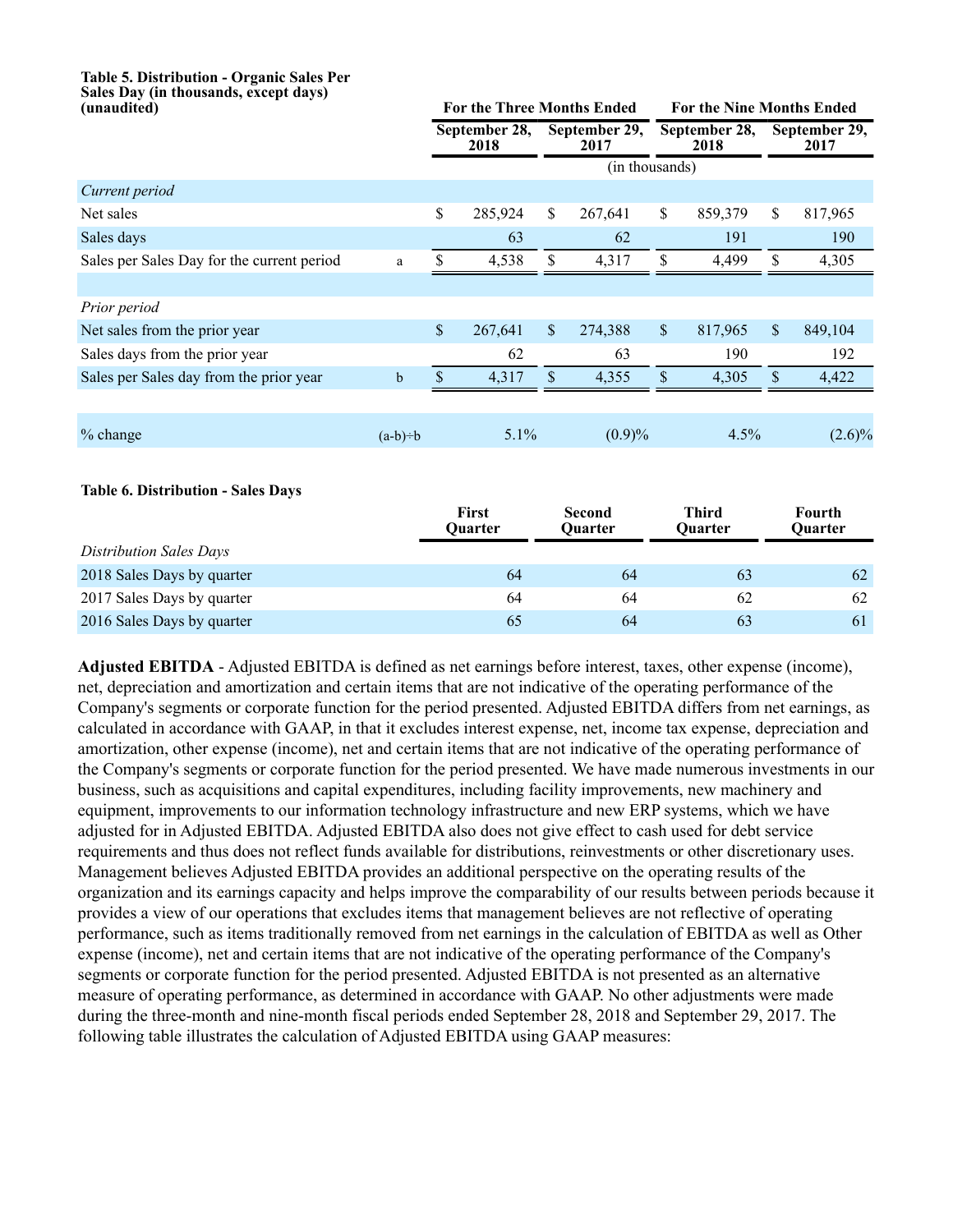#### **Table 7. Adjusted EBITDA (in thousands) (unaudited)**

|                                                       | <b>For the Three Months Ended</b> |                       |                           |                       |                       | <b>For the Nine Months Ended</b> |               |                       |  |  |
|-------------------------------------------------------|-----------------------------------|-----------------------|---------------------------|-----------------------|-----------------------|----------------------------------|---------------|-----------------------|--|--|
|                                                       |                                   | September 28,<br>2018 |                           | September 29,<br>2017 | September 28,<br>2018 |                                  |               | September 29,<br>2017 |  |  |
| <b>Adjusted EBITDA</b>                                |                                   |                       |                           |                       |                       |                                  |               |                       |  |  |
| <b>Consolidated Results</b>                           |                                   |                       |                           |                       |                       |                                  |               |                       |  |  |
| <b>Sales</b>                                          | $\mathsf{\$}$                     | 443,058               | $\boldsymbol{\mathsf{S}}$ | 447,046               | $\mathbb{S}$          | 1,374,514                        | \$            | 1,331,993             |  |  |
|                                                       |                                   |                       |                           |                       |                       |                                  |               |                       |  |  |
| Net earnings                                          | $\mathbb S$                       | 1,432                 | \$                        | 16,280                | $\mathsf{\$}$         | 30,592                           | $\mathsf{\$}$ | 36,029                |  |  |
|                                                       |                                   |                       |                           |                       |                       |                                  |               |                       |  |  |
| Interest expense, net                                 | $\mathbb S$                       | 5,085                 | \$                        | 5,264                 | $\mathcal{S}$         | 15,439                           | $\mathbb{S}$  | 15,546                |  |  |
| Income tax expense                                    |                                   | 3,893                 |                           | 9,237                 |                       | 12,027                           |               | 21,034                |  |  |
| Other expense (income), net                           |                                   | (179)                 |                           | (483)                 |                       | (160)                            |               | (711)                 |  |  |
| Depreciation and amortization                         |                                   | 10,375                |                           | 10,610                |                       | 31,500                           |               | 31,919                |  |  |
| Other Adjustments:                                    |                                   |                       |                           |                       |                       |                                  |               |                       |  |  |
| Restructuring and severance costs                     |                                   | 1,657                 |                           | 2,500                 |                       | 5,304                            |               | 2,500                 |  |  |
| Non-cash intangible asset impairment charge           |                                   | 10,039                |                           |                       |                       | 10,039                           |               |                       |  |  |
| Non-cash write-off of inventory                       |                                   | 709                   |                           |                       |                       | 709                              |               |                       |  |  |
| Employee tax-related matters in foreign operations    |                                   | 1,279                 |                           |                       |                       | 1,279                            |               |                       |  |  |
| Cost associated with corporate development activities |                                   | 2,162                 |                           |                       |                       | 2,162                            |               |                       |  |  |
| Cost associated with senior executive retirement      |                                   |                       |                           | 2,114                 |                       |                                  |               | 2,114                 |  |  |
| Gain on the sale of land                              |                                   |                       |                           |                       |                       | (1,520)                          |               |                       |  |  |
| Adjustments                                           | $\mathsf{\$}$                     | 35,020                | $\mathbf{\hat{S}}$        | 29,242                | $\mathsf{\$}$         | 76,779                           | $\mathsf{\$}$ | 72,402                |  |  |
|                                                       |                                   |                       |                           |                       |                       |                                  |               |                       |  |  |
| <b>Adjusted EBITDA</b>                                | \$                                | 36,452                | \$                        | 45,522                | \$                    | 107,371                          | \$            | 108,431               |  |  |
| Adjusted EBITDA margin                                |                                   | 8.2%                  |                           | 10.2%                 |                       | 7.8%                             |               | 8.1%                  |  |  |

**Free Cash Flow** - Free Cash Flow is defined as GAAP "Net cash provided by (used in) operating activities" in a period less "Expenditures for property, plant & equipment" in the same period. Management believes Free Cash Flow provides an important perspective on our ability to generate cash from our business operations and, as such, that it is an important financial measure for use in evaluating the Company's financial performance. Free Cash Flow should not be viewed as representing the residual cash flow available for discretionary expenditures such as dividends to shareholders or acquisitions, as it may exclude certain mandatory expenditures such as repayment of maturing debt and other contractual obligations. Management uses Free Cash Flow internally to assess overall liquidity. The following table illustrates the calculation of Free Cash Flow using "Net cash provided by (used in) operating activities" and "Expenditures for property, plant & equipment", GAAP measures from the Condensed Consolidated Statements of Cash Flows included in this release.

#### **Table 8. Free Cash Flow (in thousands) (unaudited)**

|                                                 | For the Nine<br><b>Months Ended</b><br>September 28,<br>2018 |           |  | For the Six<br><b>Months Ended</b> |                       | For the Three<br><b>Months Ended</b> |
|-------------------------------------------------|--------------------------------------------------------------|-----------|--|------------------------------------|-----------------------|--------------------------------------|
|                                                 |                                                              |           |  | <b>June 29,</b><br>2018            | September 28,<br>2018 |                                      |
| Net cash provided by operating activities       |                                                              | 127.398   |  | 93.742                             |                       | 33,656                               |
| Expenditures for property, plant $\&$ equipment |                                                              | (23, 630) |  | (15, 812)                          |                       | (7, 818)                             |
| Free Cash Flow                                  |                                                              | 103,768   |  | 77.930                             |                       | 25,838                               |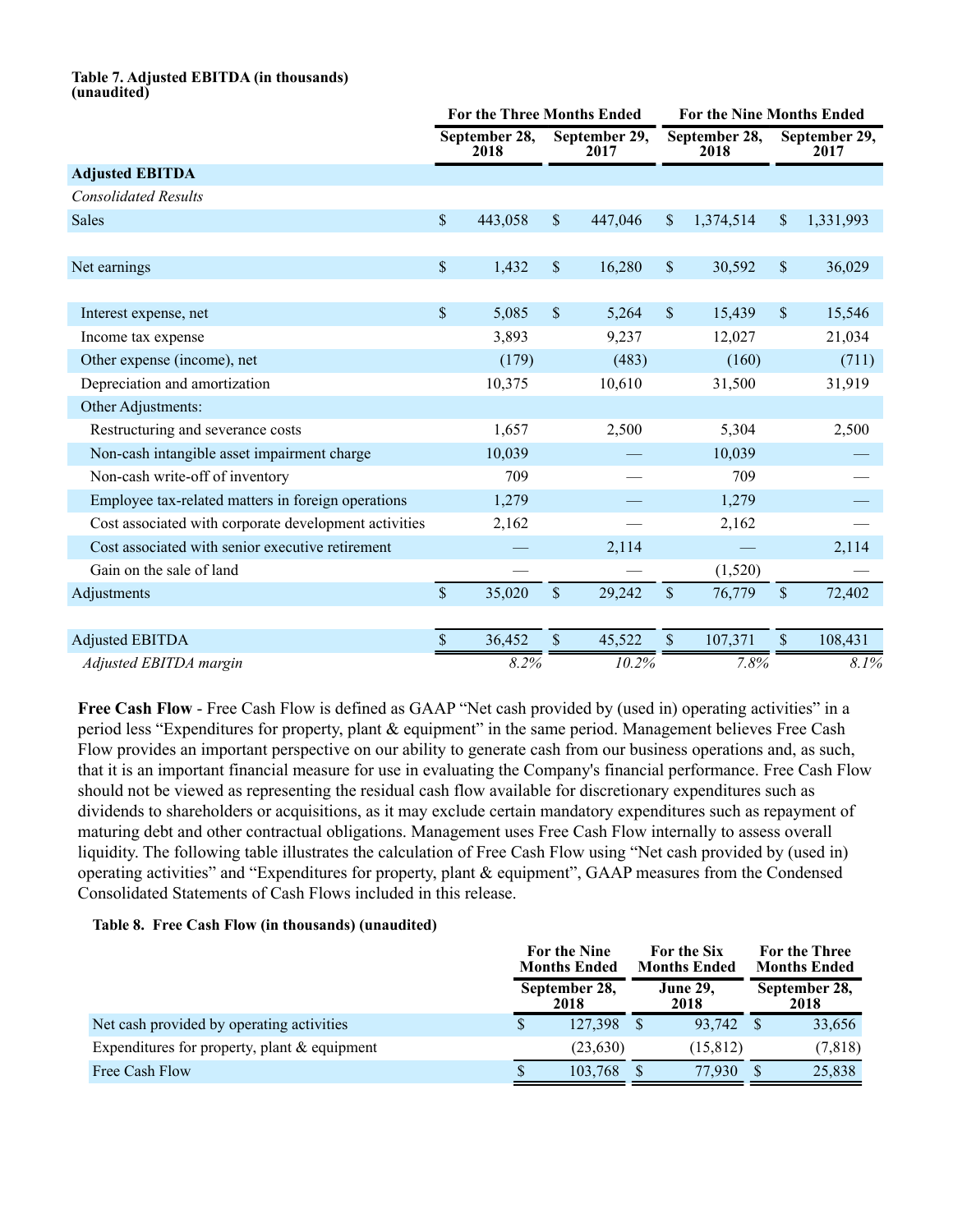| Table 9. Free Cash Flow - 2018 Outlook (in millions) | 2018 Outlook |                      |       |  |        |
|------------------------------------------------------|--------------|----------------------|-------|--|--------|
| Free Cash Flow:                                      |              |                      |       |  |        |
| Net cash provided by operating activities            | S.           | 175.0 to $\text{\$}$ |       |  | 200.0  |
| Less: Expenditures for property, plant and equipment |              | $(35.0)$ to          |       |  | (35.0) |
| Free Cash Flow                                       |              | 140 0                | to \$ |  | 165.0  |

**Debt to Capitalization Ratio** - Debt to Capitalization Ratio is calculated by dividing debt by capitalization. Debt is defined as GAAP "Current portion of long-term debt" plus "Long-term debt, excluding current portion". Capitalization is defined as Debt plus GAAP "Total shareholders' equity". Management believes that Debt to Capitalization Ratio is a measurement of financial leverage and provides an insight into the financial structure of the Company and its financial strength. The following table illustrates the calculation of Debt to Capitalization Ratio using GAAP measures from the Condensed Consolidated Balance Sheets included in this release.

#### **Table 10. Debt to Capitalization Ratio (in thousands) (unaudited)**

|                                                                       |   | September 28,<br>2018 |   | December 31,<br>2017 |
|-----------------------------------------------------------------------|---|-----------------------|---|----------------------|
| Current portion of long-term debt                                     | D | 8.750                 | S | 7,500                |
| Long-term debt, excluding current portion, net of debt issuance costs |   | 295,584               |   | 391,651              |
| Debt                                                                  |   | 304,334               |   | 399,151              |
| Total shareholders' equity                                            |   | 638.294               |   | 635,656              |
| Capitalization                                                        |   | 942.628               |   | 1,034,807            |
| Debt to Capitalization Ratio                                          |   | 32.3%                 |   | 38.6%                |

**Adjusted Net Earnings and Adjusted Diluted Earnings Per Share** - Adjusted Net Earnings and Adjusted Diluted Earnings per Share are defined as GAAP "Net earnings" and "Diluted earnings per share", less items that are not indicative of the operating performance of the business for the periods presented. These items are included in the reconciliation below. Management uses Adjusted Net Earnings and Adjusted Diluted Earnings per Share to evaluate performance period over period, to analyze the underlying trends in our business and to assess its performance relative to its competitors. We believe that this information is useful for investors and financial institutions seeking to analyze and compare companies on the basis of operating performance.

The following table illustrates the calculation of Adjusted Net Earnings and Adjusted Diluted Earnings per Share using "Net earnings" and "Diluted earnings per share" from the "Consolidated Statements of Operations" included in the Company's Form 10-Q filed with the Securities and Exchange Commission on November 1, 2018.

# **Table 11. Adjusted Net Earnings and Adjusted Diluted Earnings per Share**

## **(In thousands except per share amounts) (unaudited)**

|                                                       |                       | <b>For the Three Months Ended</b> |                       | <b>For the Nine Months Ended</b> |
|-------------------------------------------------------|-----------------------|-----------------------------------|-----------------------|----------------------------------|
|                                                       | September 28,<br>2018 | September 29,<br>2017             | September 28,<br>2018 | September 29,<br>2017            |
| Adjustments to Net Earnings, pre tax                  |                       |                                   |                       |                                  |
| Restructuring and severance costs at Aerospace        | 1,214<br>S            | 2,500 \$<br>- \$                  | 4,711                 | 2,500<br>-S                      |
| Restructuring and severances costs at Distribution    | 443                   |                                   | 593                   |                                  |
| Non-cash non-tax intangible asset impairment charge   | 10,039                |                                   | 10,039                |                                  |
| Non-cash non-tax write-off of inventory               | 709                   |                                   | 709                   |                                  |
| Employee tax-related matters in foreign operations    | 1,279                 |                                   | 1,279                 |                                  |
| Cost associated with corporate development activities | 2,162                 |                                   | 2,162                 |                                  |
| Cost associated with senior executive retirement      |                       | 2,114                             |                       | 2,114                            |
| Gain on the sale of land                              |                       |                                   | (1,520)               |                                  |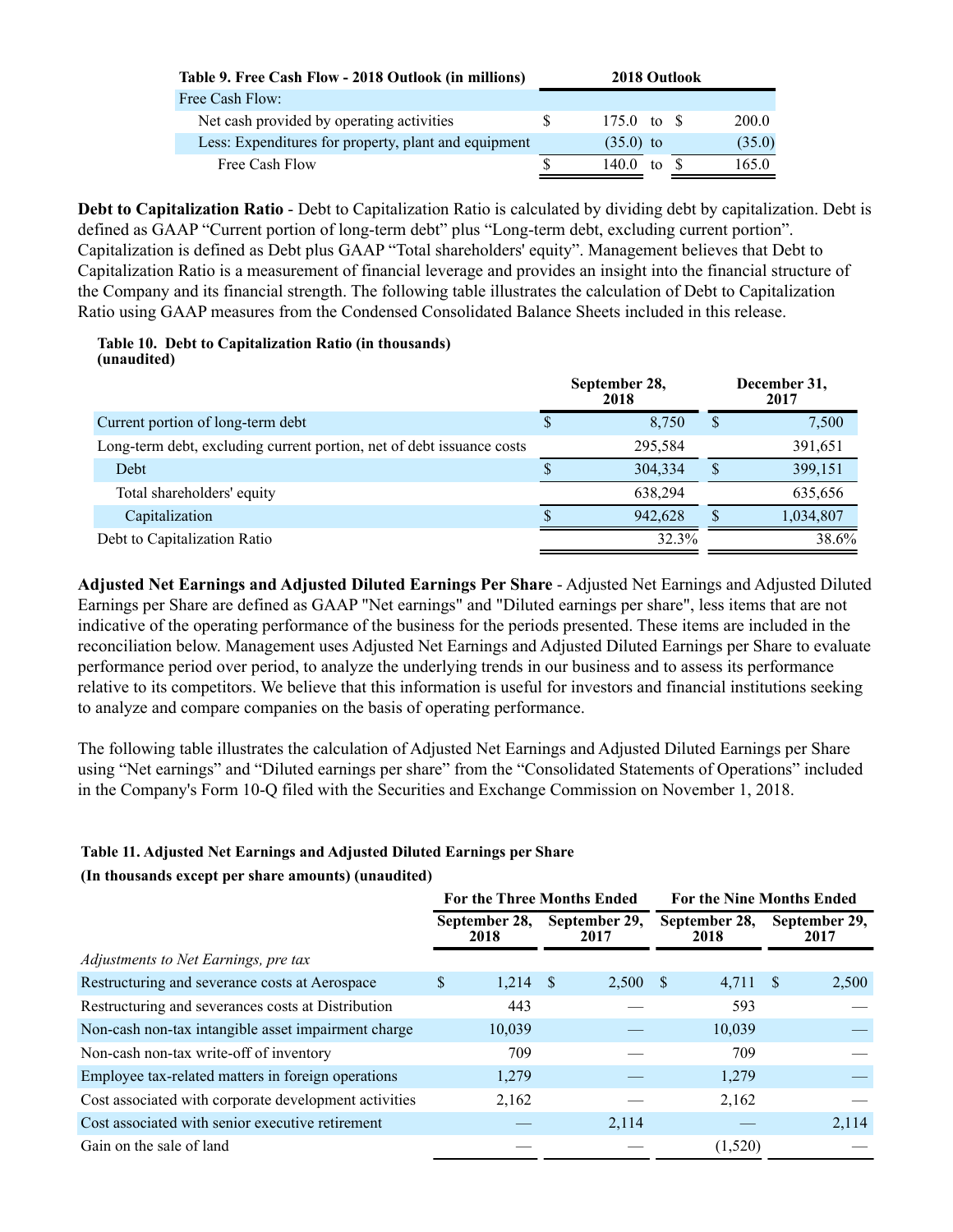| Adjustments, pre tax                                  | $\boldsymbol{\$}$         | 15,846 | $\mathbb{S}$              | 4,614  | \$                        | 17,973  | $\$$                      | 4,614  |
|-------------------------------------------------------|---------------------------|--------|---------------------------|--------|---------------------------|---------|---------------------------|--------|
|                                                       |                           |        |                           |        |                           |         |                           |        |
| Tax Effect of Adjustments to Net Earnings             |                           |        |                           |        |                           |         |                           |        |
| Restructuring and severance costs at Aerospace        | \$                        | 304    | \$                        | 875    | \$                        | 1,178   | \$                        | 875    |
| Restructuring and severances costs at Distribution    |                           | 111    |                           |        |                           | 148     |                           |        |
| Non-cash non-tax intangible asset impairment charge   |                           |        |                           |        |                           |         |                           |        |
| Non-cash non-tax write-off of inventory               |                           |        |                           |        |                           |         |                           |        |
| Employee tax-related matters in foreign operations    |                           | 320    |                           |        |                           | 320     |                           |        |
| Cost associated with corporate development activities |                           | 541    |                           |        |                           | 541     |                           |        |
| Cost associated with senior executive retirement      |                           |        |                           | 740    |                           |         |                           | 740    |
| Gain on the sale of land                              |                           |        |                           |        |                           | (380)   |                           |        |
| Tax effect of Adjustments                             | \$                        | 1,276  | \$                        | 1,615  | \$                        | 1,807   | \$                        | 1,615  |
|                                                       |                           |        |                           |        |                           |         |                           |        |
| Adjustments to Net Earnings, net of tax               |                           |        |                           |        |                           |         |                           |        |
| GAAP Net Earnings, as reported                        | $\boldsymbol{\mathsf{S}}$ | 1,432  | $\boldsymbol{\mathsf{S}}$ | 16,280 | $\mathcal{S}$             | 30,592  | $\boldsymbol{\mathsf{S}}$ | 36,029 |
| Restructuring and severance costs at Aerospace        |                           | 910    |                           | 1,625  |                           | 3,533   |                           | 1,625  |
| Restructuring and severances costs at Distribution    |                           | 332    |                           |        |                           | 445     |                           |        |
| Non-cash non-tax intangible asset impairment charge   |                           | 10,039 |                           |        |                           | 10,039  |                           |        |
| Non-cash non-tax write-off of inventory               |                           | 709    |                           |        |                           | 709     |                           |        |
| Employee tax-related matters in foreign operations    |                           | 959    |                           |        |                           | 959     |                           |        |
| Cost associated with corporate development activities |                           | 1,621  |                           |        |                           | 1,621   |                           |        |
| Cost associated with senior executive retirement      |                           |        |                           | 1,374  |                           |         |                           | 1,374  |
| Gain on the sale of land                              |                           |        |                           |        |                           | (1,140) |                           |        |
| <b>Adjusted Net Earnings</b>                          | \$                        | 16,002 | \$                        | 19,279 | $\boldsymbol{\mathsf{S}}$ | 46,758  | $\boldsymbol{\mathsf{S}}$ | 39,028 |
|                                                       |                           |        |                           |        |                           |         |                           |        |
| Calculation of Adjusted Diluted Earnings per Share    |                           |        |                           |        |                           |         |                           |        |
| GAAP diluted earnings per share                       | \$                        | 0.05   | $\mathbb{S}$              | 0.58   | \$                        | 1.08    | $\boldsymbol{\mathsf{S}}$ | 1.27   |
| Restructuring and severance costs at Aerospace        |                           | 0.03   |                           | 0.06   |                           | 0.13    |                           | 0.06   |
| Restructuring and severances costs at Distribution    |                           | 0.01   |                           |        |                           | 0.02    |                           |        |
| Non-cash non-tax intangible asset impairment charge   |                           | 0.36   |                           |        |                           | 0.36    |                           |        |
| Non-cash non-tax write-off of inventory               |                           | 0.03   |                           |        |                           | 0.03    |                           |        |
| Employee tax-related matters in foreign operations    |                           | 0.03   |                           |        |                           | 0.03    |                           |        |
| Cost associated with corporate development activities |                           | 0.06   |                           |        |                           | 0.06    |                           |        |
| Cost associated with senior executive retirement      |                           |        |                           | 0.05   |                           |         |                           | 0.05   |
| Gain on the sale of land                              |                           |        |                           |        |                           | (0.04)  |                           |        |
| Adjusted Diluted Earnings per Share                   | $\mathbb S$               | 0.57   | $\$$                      | 0.69   | $\$$                      | 1.67    | \$                        | 1.38   |
|                                                       |                           |        |                           |        |                           |         |                           |        |
| Diluted weighted average shares outstanding           |                           | 28,258 |                           | 28,219 |                           | 28,258  |                           | 28,319 |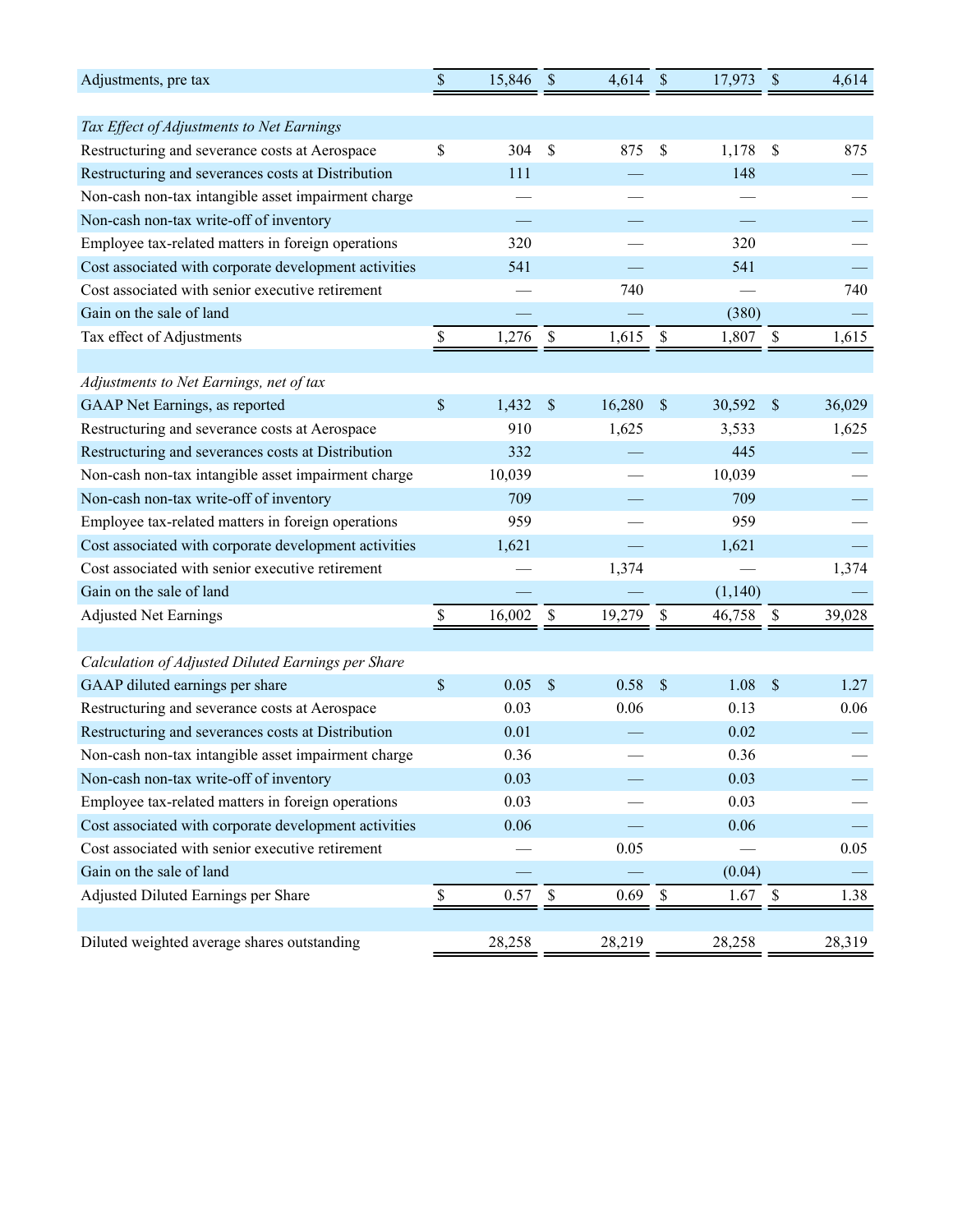**Adjusted Net Sales and Adjusted Operating Income** - Adjusted Net Sales is defined as net sales, less items not indicative of normal sales, such as revenue recorded related to the settlement of claims. Adjusted Operating Income is defined as operating income, less items that are not indicative of the operating performance of the Company's segments or corporate function for the period presented. These items are included in the reconciliation below. Management uses Adjusted Net Sales and Adjusted Operating Income to evaluate performance period over period, to analyze underlying trends in our segments and corporate function and to assess their performance relative to their competitors. We believe that this information is useful for investors and financial institutions seeking to analyze and compare companies on the basis of operating performance. The following table illustrates the calculation of Adjusted Operating Income using information found in Note 16, Segment and Geographic Information, to the Consolidated Financial Statements included in the Company's Form 10-Q filed with the Securities and Exchange Commission on November 1, 2018.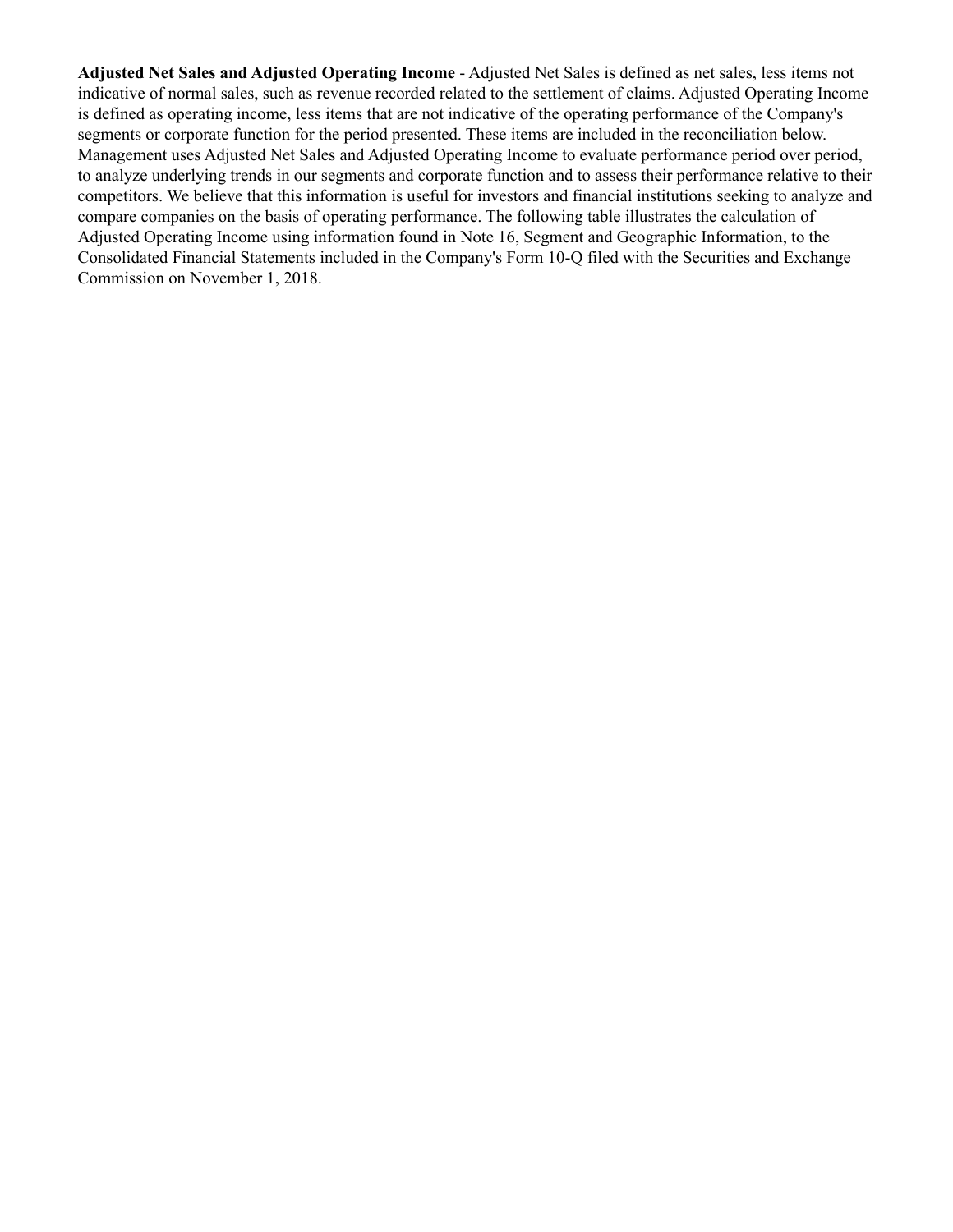## **Table 12. Adjusted Net Sales and Adjusted Operating Income (In thousands) (unaudited)**

|                                                       | <b>For the Three Months Ended</b> |                       |             |                       | For the Nine Months Ended |                       |               |                       |
|-------------------------------------------------------|-----------------------------------|-----------------------|-------------|-----------------------|---------------------------|-----------------------|---------------|-----------------------|
|                                                       |                                   | September 28,<br>2018 |             | September 29,<br>2017 |                           | September 28,<br>2018 |               | September 29,<br>2017 |
| DISTRIBUTION SEGMENT OPERATING<br><b>INCOME:</b>      |                                   |                       |             |                       |                           |                       |               |                       |
| Net Sales                                             | \$                                | 285,924               | \$          | 267,641               | $\boldsymbol{\mathsf{S}}$ | 859,379               | \$            | 817,965               |
| GAAP Operating income - Distribution segment          |                                   | 14,592                |             | 13,092                |                           | 39,972                |               | 40,165                |
| % of GAAP net sales                                   |                                   | 5.1%                  |             | 4.9%                  |                           | 4.7%                  |               | 4.9%                  |
| Restructuring and severance costs                     |                                   | 443                   |             |                       |                           | 593                   |               |                       |
| Adjusted Operating Income - Distribution segment      | $\sqrt{\ }$                       | 15,035                | $\sqrt{\ }$ | 13,092                | $\sqrt{\ }$               | 40,565                | $\mathcal{S}$ | 40,165                |
| % of net sales                                        |                                   | 5.3%                  |             | 4.9%                  |                           | 4.7%                  |               | 4.9%                  |
| <b>AEROSPACE SEGMENT OPERATING</b><br><b>INCOME:</b>  |                                   |                       |             |                       |                           |                       |               |                       |
| Net Sales                                             | \$                                | 157,134               | \$          | 179,405               | \$                        | 515,135               | \$            | 514,028               |
| GAAP Operating income - Aerospace segment             |                                   | 7,206                 |             | 31,318                |                           | 52,609                |               | 73,060                |
| % of GAAP net sales                                   |                                   | 4.6%                  |             | 17.5%                 |                           | 10.2%                 |               | 14.2%                 |
| Restructuring and severance costs                     |                                   | 1,214                 |             | 2,500                 |                           | 4,711                 |               | 2,500                 |
| Non-cash intangible asset impairment charge           |                                   | 10,039                |             |                       |                           | 10,039                |               |                       |
| Non-cash write-off of inventory                       |                                   | 709                   |             |                       |                           | 709                   |               |                       |
| Employee tax-related matters in foreign operations    |                                   | 1,279                 |             |                       |                           | 1,279                 |               |                       |
| Adjusted Operating Income - Aerospace segment         | $\sqrt{\ }$                       | 20,447                | $\sqrt{\ }$ | 33,818                | $\sqrt{\ }$               | 69,347                | $\sqrt{\ }$   | 75,560                |
| % of GAAP net sales                                   |                                   | 13.0%                 |             | 18.9%                 |                           | 13.5%                 |               | 14.7%                 |
| <b>CORPORATE EXPENSE:</b>                             |                                   |                       |             |                       |                           |                       |               |                       |
| <b>GAAP</b> Corporate Expense                         | \$                                | (15, 182)             | \$          | (14, 942)             | \$                        | (45, 954)             | \$            | (43, 747)             |
| Cost associated with corporate development activities |                                   | 2,162                 |             |                       |                           | 2,162                 |               |                       |
| Cost associated with senior executive retirement      |                                   |                       |             | 2,114                 |                           |                       |               | 2,114                 |
| <b>Adjusted Corporate Expense</b>                     | $\overline{\mathcal{S}}$          | (13,020)              | $\mathbb S$ | (12, 828)             | $\mathbb S$               | (43,792)              | $\$$          | (41, 633)             |
| <b>CONSOLIDATED OPERATING INCOME:</b>                 |                                   |                       |             |                       |                           |                       |               |                       |
| <b>Net Sales</b>                                      | $\mathsf{\$}$                     | 443,058               | \$          | 447,046               | $\boldsymbol{\mathsf{S}}$ | 1,374,514             | \$            | 1,331,993             |
| GAAP - Operating income                               |                                   | 7,256                 |             | 29,680                |                           | 48,855                |               | 69,695                |
| % of GAAP net sales                                   |                                   | 1.6%                  |             | 6.6%                  |                           | 3.6%                  |               | 5.2%                  |
| Restructuring and severance costs at Distribution     |                                   | 443                   |             |                       |                           | 593                   |               |                       |
| Restructuring and severance costs at Aerospace        |                                   | 1,214                 |             | 2,500                 |                           | 4,711                 |               | 2,500                 |
| Non-cash non-tax intangible asset impairment charge   |                                   | 10,039                |             |                       |                           | 10,039                |               |                       |
| Non-cash non-tax write-off of inventory               |                                   | 709                   |             |                       |                           | 709                   |               |                       |
| Employee tax-related matters in foreign operations    |                                   | 1,279                 |             |                       |                           | 1,279                 |               |                       |
| Cost associated with corporate development activities |                                   | 2,162                 |             |                       |                           | 2,162                 |               |                       |
| Cost associated with senior executive retirement      |                                   |                       |             | 2,114                 |                           |                       |               | 2,114                 |
| Gain on the sale of land                              |                                   |                       |             |                       |                           | (1,520)               |               |                       |
| <b>Adjusted Operating Income</b>                      | $\$$                              | 23,102                | \$          | 34,294                | \$                        | 66,828                | \$            | 74,309                |
| % of GAAP net sales                                   |                                   | 5.2%                  |             | 7.7%                  |                           | 4.9%                  |               | 5.6%                  |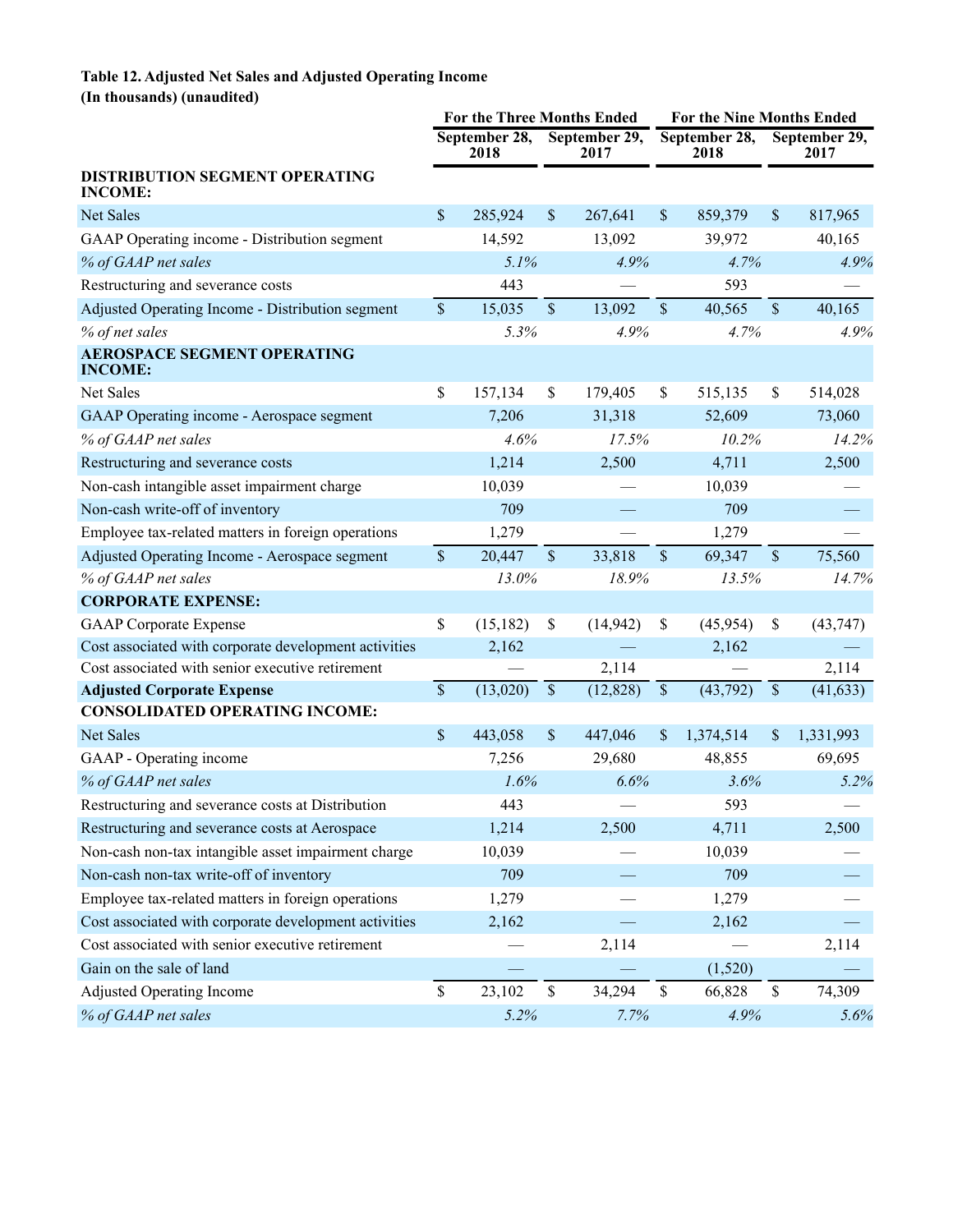The following table reconciles our GAAP operating margin outlook for Distribution and Aerospace for 2018 to our Adjusted Operating Margin outlook for Distribution and Aerospace for 2018:

|                                                             | 2018 Outlook |                    |               |  |                |  |  |
|-------------------------------------------------------------|--------------|--------------------|---------------|--|----------------|--|--|
| <b>Adjusted Operating Income - Outlook</b>                  |              | Low End of         |               |  | High End of    |  |  |
|                                                             |              | Range              |               |  | Range          |  |  |
| <b>Distribution</b>                                         |              |                    |               |  |                |  |  |
| Net Sales - Outlook                                         | \$           | 1,135.0            | to $\sqrt{s}$ |  | 1,155.0        |  |  |
|                                                             |              |                    |               |  |                |  |  |
| Operating income - Outlook                                  |              | 55.0               | to            |  | 56.1           |  |  |
| GAAP operating margin - outlook                             |              | $4.8\%$ to         |               |  | 4.9%           |  |  |
| Restructuring and transition costs                          |              | 0.6                | to            |  | 0.6            |  |  |
| Restructuring costs as a percentage of sales                |              | $0.1\%$ to         |               |  | $-\frac{9}{6}$ |  |  |
| Adjusted Operating Income - Outlook                         | S            | 55.6               | to \$         |  | 56.7           |  |  |
| <b>Adjusted Operating Margin - Outlook</b>                  |              | $4.9\%$ to         |               |  | 4.9%           |  |  |
|                                                             |              |                    |               |  |                |  |  |
| Aerospace                                                   |              |                    |               |  |                |  |  |
| Net Sales - Outlook                                         | \$           | 705.0              | to $\sqrt{s}$ |  | 725.0          |  |  |
|                                                             |              |                    |               |  |                |  |  |
| Operating income - Outlook                                  |              | 87.5               | to            |  | 92.0           |  |  |
| GAAP operating margin - outlook                             |              | $12.4\%$ to        |               |  | 12.7%          |  |  |
| Restructuring and transition costs                          |              | 5.5                | to            |  | 5.5            |  |  |
| Non-cash non-tax intangible asset impairment charge         |              | 10.0               | to            |  | 10.0           |  |  |
| Non-cash non-tax write-off of inventory                     |              | 0.7                | to            |  | 0.7            |  |  |
| Employee tax-related matters in foreign operations          |              | 1.3                | to            |  | 1.3            |  |  |
| <b>Total Adjustments</b>                                    |              | 17.5               | to            |  | 17.5           |  |  |
| Restructuring and transition costs as a percentage of sales |              | $2.5%$ to          |               |  | 2.4%           |  |  |
| Adjusted Operating Income - Outlook                         | \$           | 105.0              | to \$         |  | 109.5          |  |  |
| <b>Adjusted Operating Margin - Outlook</b>                  |              | $\sqrt{14.9\%}$ to |               |  | 15.1%          |  |  |

**Table 13. Adjusted Operating Income - Outlook**

#### **FORWARD-LOOKING STATEMENTS**

This release contains "forward-looking statements" within the meaning of the safe harbor provisions of the U.S. Private Securities Litigation Reform Act of 1995. Forward-looking statements also may be included in other publicly available documents issued by the Company and in oral statements made by our officers and representatives from time to time. These forward-looking statements are intended to provide management's current expectations or plans for our future operating and financial performance, based on assumptions currently believed to be valid. They can be identified by the use of words such as "anticipate," "intend," "plan," "goal," "seek," "believe," "project," "estimate," "expect," "strategy," "future," "likely," "may," "should," "would," "could," "will" and other words of similar meaning in connection with a discussion of future operating or financial performance. Examples of forward looking statements include, among others, statements relating to future sales, earnings, cash flows, results of operations, uses of cash and other measures of financial performance.

*Because forward-looking statements relate to the future, they are subject to inherent risks, uncertainties and other factors that may cause the Company's actual results and financial condition to differ materially from those expressed or implied in the forward-looking statements. Such risks, uncertainties and other factors include, among others: (i) changes in domestic and foreign economic and competitive conditions in markets served by the Company, particularly the defense, commercial aviation and industrial production markets; (ii) changes in government and customer priorities and requirements (including cost-cutting initiatives, government and customer shut-downs, the potential deferral of awards, terminations or reductions of expenditures to respond to the priorities of Congress and the Administration, or budgetary cuts resulting from Congressional actions or automatic sequestration); (iii) changes in geopolitical conditions in countries where the Company does or intends to do business; (iv) the successful conclusion of competitions for government programs (including new, follow-on and successor programs) and thereafter successful contract negotiations with government authorities (both foreign and domestic) for the*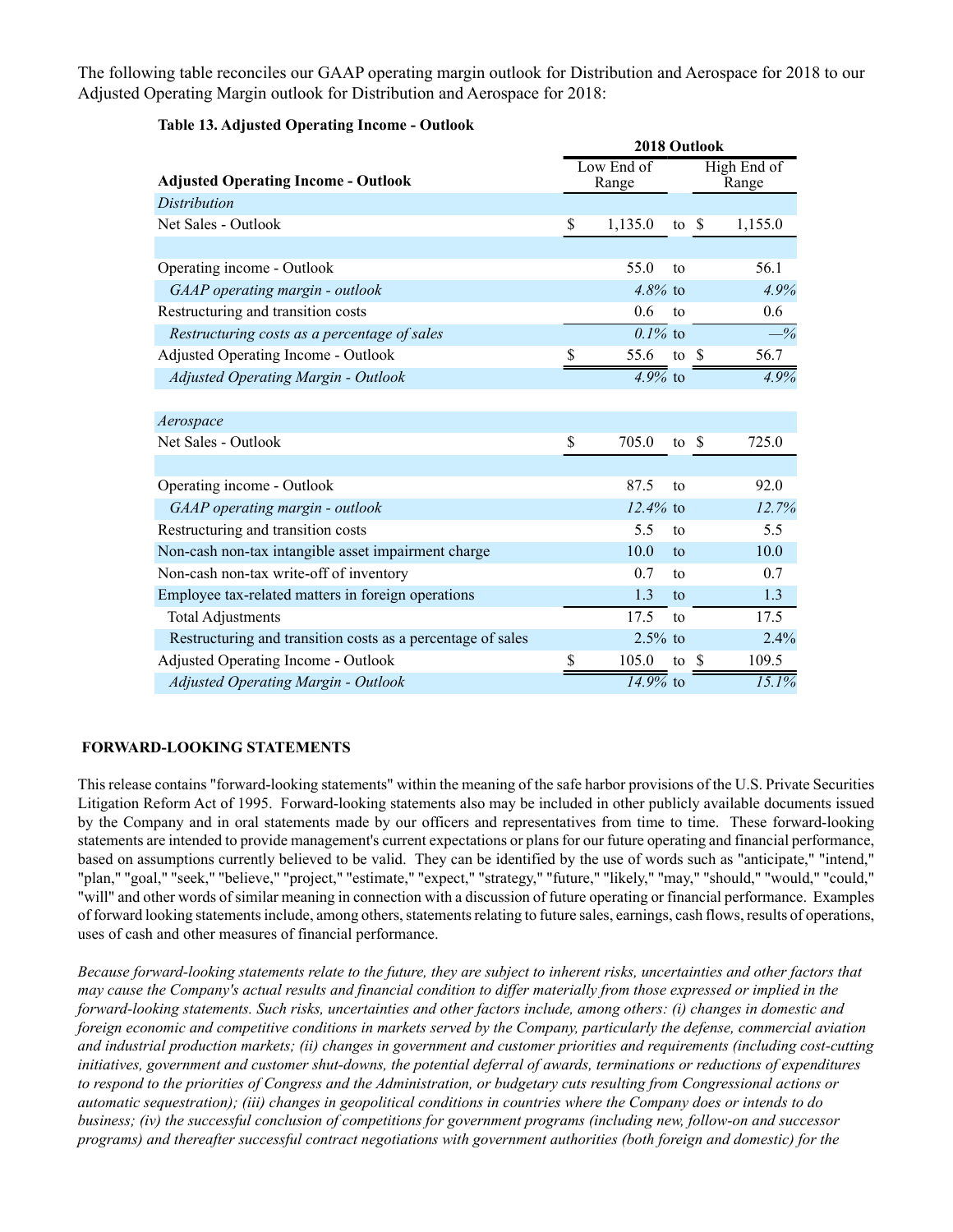*terms and conditions of the programs; (v) the timely receipt of any necessary export approvals and/or other licenses or authorizations from the U.S. Government; (vi) timely satisfaction or fulfillment of material contractual conditions precedents in customer purchase orders, contracts, or similar arrangements; (vii) the existence of standard government contract provisions permitting renegotiation of terms and termination for the convenience of the government; (viii) the successful resolution of government inquiries or investigations relating to our businesses and programs; (ix) risks and uncertainties associated with the successful implementation and ramp up of significant new programs, including the ability to manufacture the products to the detailed specifications required and recover start-up costs and other investments in the programs; (x) potential difficulties associated with variable acceptance test results, given sensitive production materials and extreme test parameters; (xi) the receipt and successful execution of production orders under the Company's existing U.S. government JPF contract, including the exercise of all contract options and receipt of orders from allied militaries, but excluding any next generation programmable fuze programs, as all have been assumed in connection with goodwill impairment evaluations; (xii) the continued support of the existing K-MAX® helicopter fleet, including sale of existing K-MAX® spare parts inventory and the receipt of orders for new aircraft sufficient to recover our investment in the restart of the K-MAX® production line; (xiii) the accuracy of current cost estimates associated with environmental remediation activities; (xiv) the profitable integration of acquired businesses into the Company's operations; (xv) the ability to implement our ERP systems in a cost-effective and efficient manner, limiting disruption to our business, and allowing us to capture their planned benefits while maintaining an adequate internal control environment; (xvi) changes in supplier sales or vendor incentive policies; (xvii) the effects of price increases or decreases; (xviii) the effects of pension regulations, pension plan assumptions, pension plan asset performance, future contributions and the pension freeze, including the ultimate determination of the U.S. Government's share of any pension curtailment adjustment calculated in accordance with CAS 413; (xix) future levels of indebtedness and capital expenditures; (xx) the continued availability of raw materials and other commodities in adequate supplies and the effect of increased costs for such items; (xxi) the effects of currency exchange rates and foreign competition on future operations; (xxii) changes in laws and regulations, taxes, interest rates, inflation rates and general business conditions; (xxiii) the effects, if any, of the UK's exit from the EU; (xxiv) future repurchases and/or issuances of common stock; (xxv) the occurrence of unanticipated restructuring costs or the failure to realize anticipated savings or benefits from past or future expense reduction actions; and (xxvi) other risks and uncertainties set forth herein and in our 2017 Form 10-K and our Third Quarter Form 10-Q filed November 1, 2018.*

Any forward-looking information provided in this release should be considered with these factors in mind. We assume no obligation to update any forward-looking statements contained in this report.

*###*

Contact: James Coogan V.P., Investor Relations (860) 243-6342 James.Coogan@kaman.com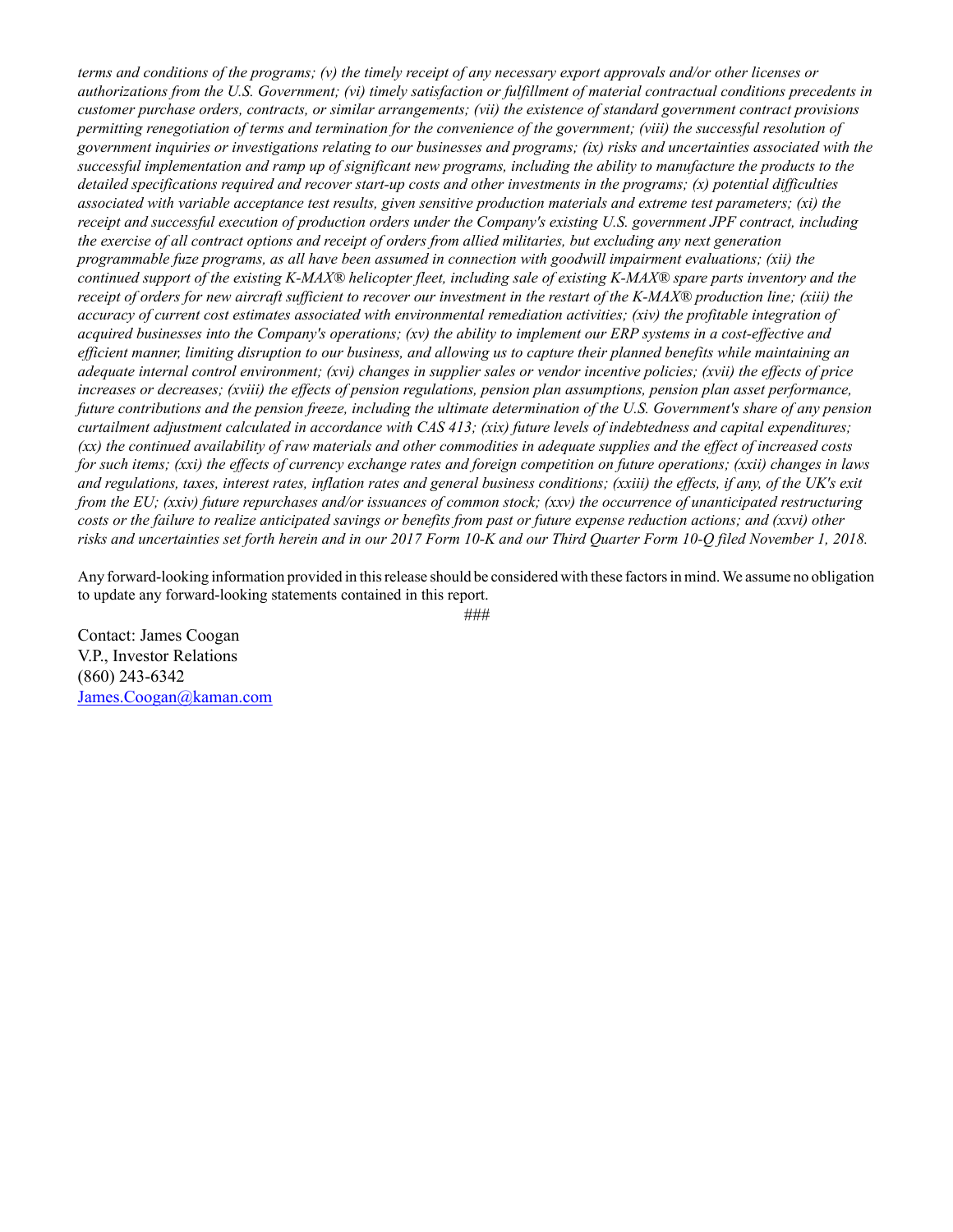## **KAMAN CORPORATION AND SUBSIDIARIES**

**Condensed Consolidated Statements of Operations**

*(In thousands, except per share amounts) (unaudited)*

|                                                                  | <b>For the Three Months Ended</b> |                       |                          | <b>For the Nine Months Ended</b> |                           |           |                          |                        |
|------------------------------------------------------------------|-----------------------------------|-----------------------|--------------------------|----------------------------------|---------------------------|-----------|--------------------------|------------------------|
|                                                                  |                                   | September 28,<br>2018 | September 29,<br>2017    |                                  | September 28,<br>2018     |           | September 29,<br>2017    |                        |
| Net sales                                                        | \$                                | 443,058               | $\overline{\mathcal{S}}$ | 447,046                          | $\mathsf{\$}$             | 1,374,514 | $\overline{\mathcal{S}}$ | $\overline{1,331,993}$ |
| Cost of sales                                                    |                                   | 314,500               |                          | 308,581                          |                           | 976,206   |                          | 934,689                |
| Gross profit                                                     |                                   | 128,558               |                          | 138,465                          |                           | 398,308   |                          | 397,304                |
| Selling, general and administrative expenses                     |                                   | 110,246               |                          | 106,497                          |                           | 336,338   |                          | 325,326                |
| Other intangible assets impairment                               |                                   | 10,039                |                          |                                  |                           | 10,039    |                          |                        |
| Restructuring costs                                              |                                   | 1,657                 |                          | 2,500                            |                           | 5,304     |                          | 2,500                  |
| Net gain on sale of assets                                       |                                   | (640)                 |                          | (212)                            |                           | (2,228)   |                          | (217)                  |
| Operating income                                                 |                                   | 7,256                 |                          | 29,680                           |                           | 48,855    |                          | 69,695                 |
| Interest expense, net                                            |                                   | 5,085                 |                          | 5,264                            |                           | 15,439    |                          | 15,546                 |
| Non-service pension and post retirement benefit cost<br>(income) |                                   | (2,975)               |                          | (618)                            |                           | (9,043)   |                          | (2,203)                |
| Other expense (income), net                                      |                                   | (179)                 |                          | (483)                            |                           | (160)     |                          | (711)                  |
| Earnings before income taxes                                     |                                   | 5,325                 |                          | 25,517                           |                           | 42,619    |                          | 57,063                 |
| Income tax expense                                               |                                   | 3,893                 |                          | 9,237                            |                           | 12,027    |                          | 21,034                 |
| Net earnings                                                     | \$                                | 1,432                 | \$                       | 16,280                           | \$                        | 30,592    | \$                       | 36,029                 |
| Earnings per share:                                              |                                   |                       |                          |                                  |                           |           |                          |                        |
| Basic earnings per share                                         | $\mathbb S$                       | 0.05                  | \$                       | 0.58                             | $\boldsymbol{\mathsf{S}}$ | 1.09      | $\sqrt{\frac{1}{2}}$     | 1.31                   |
| Diluted earnings per share                                       | \$                                | 0.05                  | S                        | 0.58                             | \$                        | 1.08      | \$                       | 1.27                   |
| Average shares outstanding:                                      |                                   |                       |                          |                                  |                           |           |                          |                        |
| <b>Basic</b>                                                     |                                   | 28,009                |                          | 27,907                           |                           | 27,944    |                          | 27,536                 |
| Diluted                                                          |                                   | 28,258                |                          | 28,219                           |                           | 28,258    |                          | 28,319                 |
| Dividends declared per share                                     | \$                                | 0.20                  | \$                       | 0.20                             | \$                        | 0.60      | \$                       | 0.60                   |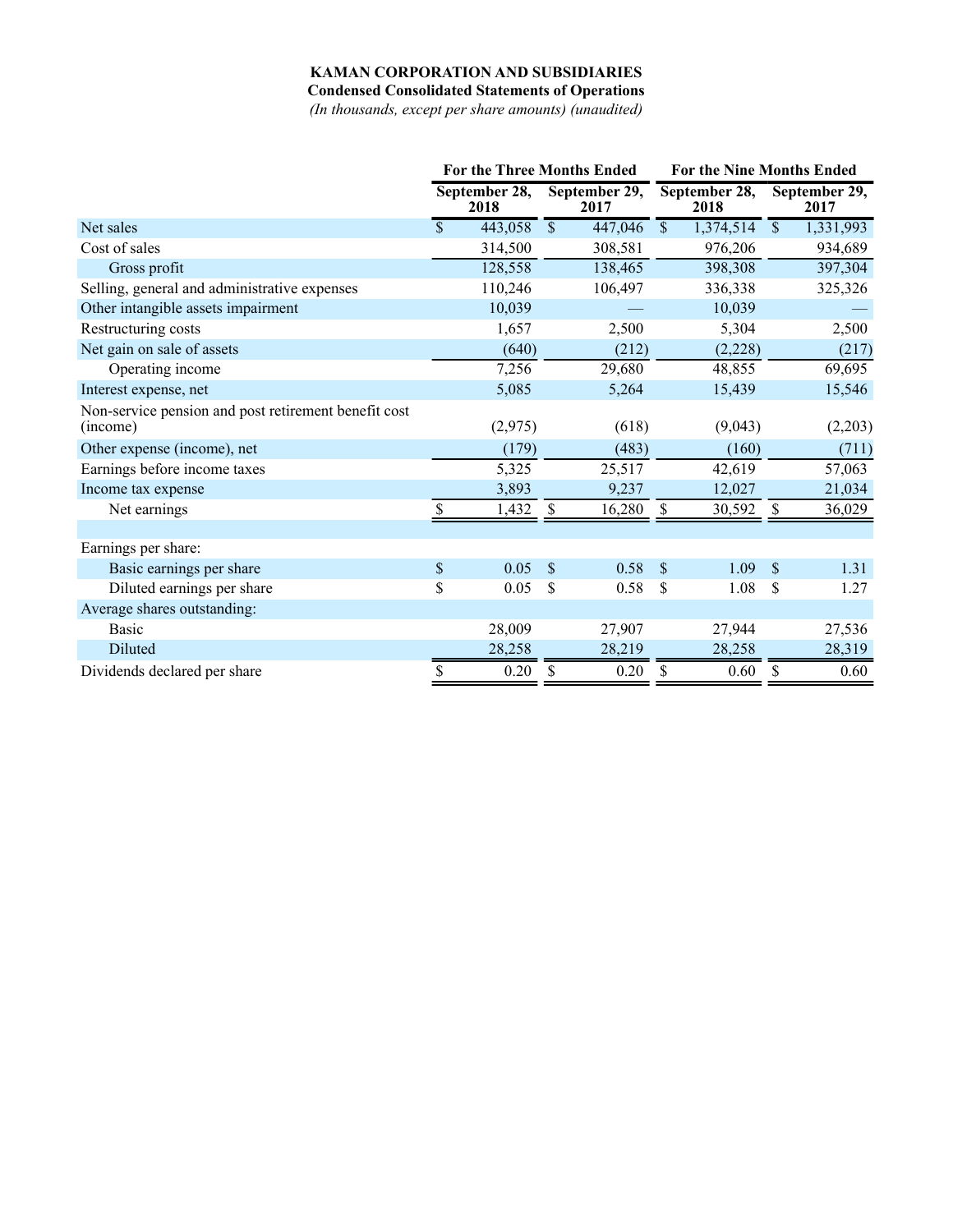## **KAMAN CORPORATION AND SUBSIDIARIES Condensed Consolidated Balance Sheets**

(*In thousands, except share and per share amounts) (unaudited)*

| <b>Assets</b><br>Current assets:<br>$\boldsymbol{\mathsf{S}}$<br>36,904<br>Cash and cash equivalents<br>26,222<br>\$<br>235,682<br>313,451<br>Accounts receivable, net<br>Contract assets<br>128,039<br>5,296<br>Contract costs, current portion<br>Inventories<br>303,145<br>367,437<br>Income tax refunds receivable<br>4,157<br>2,889<br>Other current assets<br>35,411<br>27,188<br>737,952<br>747,869<br>Total current assets<br>Property, plant and equipment, net of accumulated depreciation of \$269,241 and<br>189,133<br>\$252,611, respectively<br>185,452<br>Goodwill<br>347,549<br>351,717<br>Other intangible assets, net<br>95,255<br>117,118<br>Deferred income taxes<br>21,026<br>27,603<br>12,124<br>Contract costs, noncurrent portion<br>Other assets<br>28,610<br>25,693<br>1,431,649<br>Total assets<br>\$<br>\$<br>1,455,452<br><b>Liabilities and Shareholders' Equity</b><br>Current liabilities:<br>\$<br>8,750<br>$\mathcal{S}$<br>Current portion of long-term debt, net of debt issuance costs<br>7,500<br>Accounts payable - trade<br>136,030<br>127,591<br>Accrued salaries and wages<br>47,901<br>48,352<br>Contract liabilities, current portion<br>21,284<br>Advances on contracts<br>8,527<br>1,517<br>Income taxes payable<br>Other current liabilities<br>52,812<br>59,466<br>Total current liabilities<br>273,431<br>246,299<br>Long-term debt, excluding current portion, net of debt issuance costs<br>295,584<br>391,651<br>Deferred income taxes<br>7,218<br>8,024<br>Underfunded pension<br>82,572<br>126,924<br>Contract liabilities, noncurrent portion<br>85,044<br>Other long-term liabilities<br>49,506<br>46,898<br>Commitments and contingencies<br>Shareholders' equity:<br>Preferred stock, \$1 par value, 200,000 shares authorized; none outstanding<br>Common stock, \$1 par value, 50,000,000 shares authorized; voting; 29,524,943<br>and 29,141,467 shares issued, respectively<br>29,525<br>29,141 | September 28,<br>2018 |  | December 31,<br>2017 |  |  |
|----------------------------------------------------------------------------------------------------------------------------------------------------------------------------------------------------------------------------------------------------------------------------------------------------------------------------------------------------------------------------------------------------------------------------------------------------------------------------------------------------------------------------------------------------------------------------------------------------------------------------------------------------------------------------------------------------------------------------------------------------------------------------------------------------------------------------------------------------------------------------------------------------------------------------------------------------------------------------------------------------------------------------------------------------------------------------------------------------------------------------------------------------------------------------------------------------------------------------------------------------------------------------------------------------------------------------------------------------------------------------------------------------------------------------------------------------------------------------------------------------------------------------------------------------------------------------------------------------------------------------------------------------------------------------------------------------------------------------------------------------------------------------------------------------------------------------------------------------------------------------------------------------------------------------------------------------------------|-----------------------|--|----------------------|--|--|
|                                                                                                                                                                                                                                                                                                                                                                                                                                                                                                                                                                                                                                                                                                                                                                                                                                                                                                                                                                                                                                                                                                                                                                                                                                                                                                                                                                                                                                                                                                                                                                                                                                                                                                                                                                                                                                                                                                                                                                |                       |  |                      |  |  |
|                                                                                                                                                                                                                                                                                                                                                                                                                                                                                                                                                                                                                                                                                                                                                                                                                                                                                                                                                                                                                                                                                                                                                                                                                                                                                                                                                                                                                                                                                                                                                                                                                                                                                                                                                                                                                                                                                                                                                                |                       |  |                      |  |  |
|                                                                                                                                                                                                                                                                                                                                                                                                                                                                                                                                                                                                                                                                                                                                                                                                                                                                                                                                                                                                                                                                                                                                                                                                                                                                                                                                                                                                                                                                                                                                                                                                                                                                                                                                                                                                                                                                                                                                                                |                       |  |                      |  |  |
|                                                                                                                                                                                                                                                                                                                                                                                                                                                                                                                                                                                                                                                                                                                                                                                                                                                                                                                                                                                                                                                                                                                                                                                                                                                                                                                                                                                                                                                                                                                                                                                                                                                                                                                                                                                                                                                                                                                                                                |                       |  |                      |  |  |
|                                                                                                                                                                                                                                                                                                                                                                                                                                                                                                                                                                                                                                                                                                                                                                                                                                                                                                                                                                                                                                                                                                                                                                                                                                                                                                                                                                                                                                                                                                                                                                                                                                                                                                                                                                                                                                                                                                                                                                |                       |  |                      |  |  |
|                                                                                                                                                                                                                                                                                                                                                                                                                                                                                                                                                                                                                                                                                                                                                                                                                                                                                                                                                                                                                                                                                                                                                                                                                                                                                                                                                                                                                                                                                                                                                                                                                                                                                                                                                                                                                                                                                                                                                                |                       |  |                      |  |  |
|                                                                                                                                                                                                                                                                                                                                                                                                                                                                                                                                                                                                                                                                                                                                                                                                                                                                                                                                                                                                                                                                                                                                                                                                                                                                                                                                                                                                                                                                                                                                                                                                                                                                                                                                                                                                                                                                                                                                                                |                       |  |                      |  |  |
|                                                                                                                                                                                                                                                                                                                                                                                                                                                                                                                                                                                                                                                                                                                                                                                                                                                                                                                                                                                                                                                                                                                                                                                                                                                                                                                                                                                                                                                                                                                                                                                                                                                                                                                                                                                                                                                                                                                                                                |                       |  |                      |  |  |
|                                                                                                                                                                                                                                                                                                                                                                                                                                                                                                                                                                                                                                                                                                                                                                                                                                                                                                                                                                                                                                                                                                                                                                                                                                                                                                                                                                                                                                                                                                                                                                                                                                                                                                                                                                                                                                                                                                                                                                |                       |  |                      |  |  |
|                                                                                                                                                                                                                                                                                                                                                                                                                                                                                                                                                                                                                                                                                                                                                                                                                                                                                                                                                                                                                                                                                                                                                                                                                                                                                                                                                                                                                                                                                                                                                                                                                                                                                                                                                                                                                                                                                                                                                                |                       |  |                      |  |  |
|                                                                                                                                                                                                                                                                                                                                                                                                                                                                                                                                                                                                                                                                                                                                                                                                                                                                                                                                                                                                                                                                                                                                                                                                                                                                                                                                                                                                                                                                                                                                                                                                                                                                                                                                                                                                                                                                                                                                                                |                       |  |                      |  |  |
|                                                                                                                                                                                                                                                                                                                                                                                                                                                                                                                                                                                                                                                                                                                                                                                                                                                                                                                                                                                                                                                                                                                                                                                                                                                                                                                                                                                                                                                                                                                                                                                                                                                                                                                                                                                                                                                                                                                                                                |                       |  |                      |  |  |
|                                                                                                                                                                                                                                                                                                                                                                                                                                                                                                                                                                                                                                                                                                                                                                                                                                                                                                                                                                                                                                                                                                                                                                                                                                                                                                                                                                                                                                                                                                                                                                                                                                                                                                                                                                                                                                                                                                                                                                |                       |  |                      |  |  |
|                                                                                                                                                                                                                                                                                                                                                                                                                                                                                                                                                                                                                                                                                                                                                                                                                                                                                                                                                                                                                                                                                                                                                                                                                                                                                                                                                                                                                                                                                                                                                                                                                                                                                                                                                                                                                                                                                                                                                                |                       |  |                      |  |  |
|                                                                                                                                                                                                                                                                                                                                                                                                                                                                                                                                                                                                                                                                                                                                                                                                                                                                                                                                                                                                                                                                                                                                                                                                                                                                                                                                                                                                                                                                                                                                                                                                                                                                                                                                                                                                                                                                                                                                                                |                       |  |                      |  |  |
|                                                                                                                                                                                                                                                                                                                                                                                                                                                                                                                                                                                                                                                                                                                                                                                                                                                                                                                                                                                                                                                                                                                                                                                                                                                                                                                                                                                                                                                                                                                                                                                                                                                                                                                                                                                                                                                                                                                                                                |                       |  |                      |  |  |
|                                                                                                                                                                                                                                                                                                                                                                                                                                                                                                                                                                                                                                                                                                                                                                                                                                                                                                                                                                                                                                                                                                                                                                                                                                                                                                                                                                                                                                                                                                                                                                                                                                                                                                                                                                                                                                                                                                                                                                |                       |  |                      |  |  |
|                                                                                                                                                                                                                                                                                                                                                                                                                                                                                                                                                                                                                                                                                                                                                                                                                                                                                                                                                                                                                                                                                                                                                                                                                                                                                                                                                                                                                                                                                                                                                                                                                                                                                                                                                                                                                                                                                                                                                                |                       |  |                      |  |  |
|                                                                                                                                                                                                                                                                                                                                                                                                                                                                                                                                                                                                                                                                                                                                                                                                                                                                                                                                                                                                                                                                                                                                                                                                                                                                                                                                                                                                                                                                                                                                                                                                                                                                                                                                                                                                                                                                                                                                                                |                       |  |                      |  |  |
|                                                                                                                                                                                                                                                                                                                                                                                                                                                                                                                                                                                                                                                                                                                                                                                                                                                                                                                                                                                                                                                                                                                                                                                                                                                                                                                                                                                                                                                                                                                                                                                                                                                                                                                                                                                                                                                                                                                                                                |                       |  |                      |  |  |
|                                                                                                                                                                                                                                                                                                                                                                                                                                                                                                                                                                                                                                                                                                                                                                                                                                                                                                                                                                                                                                                                                                                                                                                                                                                                                                                                                                                                                                                                                                                                                                                                                                                                                                                                                                                                                                                                                                                                                                |                       |  |                      |  |  |
|                                                                                                                                                                                                                                                                                                                                                                                                                                                                                                                                                                                                                                                                                                                                                                                                                                                                                                                                                                                                                                                                                                                                                                                                                                                                                                                                                                                                                                                                                                                                                                                                                                                                                                                                                                                                                                                                                                                                                                |                       |  |                      |  |  |
|                                                                                                                                                                                                                                                                                                                                                                                                                                                                                                                                                                                                                                                                                                                                                                                                                                                                                                                                                                                                                                                                                                                                                                                                                                                                                                                                                                                                                                                                                                                                                                                                                                                                                                                                                                                                                                                                                                                                                                |                       |  |                      |  |  |
|                                                                                                                                                                                                                                                                                                                                                                                                                                                                                                                                                                                                                                                                                                                                                                                                                                                                                                                                                                                                                                                                                                                                                                                                                                                                                                                                                                                                                                                                                                                                                                                                                                                                                                                                                                                                                                                                                                                                                                |                       |  |                      |  |  |
|                                                                                                                                                                                                                                                                                                                                                                                                                                                                                                                                                                                                                                                                                                                                                                                                                                                                                                                                                                                                                                                                                                                                                                                                                                                                                                                                                                                                                                                                                                                                                                                                                                                                                                                                                                                                                                                                                                                                                                |                       |  |                      |  |  |
|                                                                                                                                                                                                                                                                                                                                                                                                                                                                                                                                                                                                                                                                                                                                                                                                                                                                                                                                                                                                                                                                                                                                                                                                                                                                                                                                                                                                                                                                                                                                                                                                                                                                                                                                                                                                                                                                                                                                                                |                       |  |                      |  |  |
|                                                                                                                                                                                                                                                                                                                                                                                                                                                                                                                                                                                                                                                                                                                                                                                                                                                                                                                                                                                                                                                                                                                                                                                                                                                                                                                                                                                                                                                                                                                                                                                                                                                                                                                                                                                                                                                                                                                                                                |                       |  |                      |  |  |
|                                                                                                                                                                                                                                                                                                                                                                                                                                                                                                                                                                                                                                                                                                                                                                                                                                                                                                                                                                                                                                                                                                                                                                                                                                                                                                                                                                                                                                                                                                                                                                                                                                                                                                                                                                                                                                                                                                                                                                |                       |  |                      |  |  |
|                                                                                                                                                                                                                                                                                                                                                                                                                                                                                                                                                                                                                                                                                                                                                                                                                                                                                                                                                                                                                                                                                                                                                                                                                                                                                                                                                                                                                                                                                                                                                                                                                                                                                                                                                                                                                                                                                                                                                                |                       |  |                      |  |  |
|                                                                                                                                                                                                                                                                                                                                                                                                                                                                                                                                                                                                                                                                                                                                                                                                                                                                                                                                                                                                                                                                                                                                                                                                                                                                                                                                                                                                                                                                                                                                                                                                                                                                                                                                                                                                                                                                                                                                                                |                       |  |                      |  |  |
|                                                                                                                                                                                                                                                                                                                                                                                                                                                                                                                                                                                                                                                                                                                                                                                                                                                                                                                                                                                                                                                                                                                                                                                                                                                                                                                                                                                                                                                                                                                                                                                                                                                                                                                                                                                                                                                                                                                                                                |                       |  |                      |  |  |
|                                                                                                                                                                                                                                                                                                                                                                                                                                                                                                                                                                                                                                                                                                                                                                                                                                                                                                                                                                                                                                                                                                                                                                                                                                                                                                                                                                                                                                                                                                                                                                                                                                                                                                                                                                                                                                                                                                                                                                |                       |  |                      |  |  |
|                                                                                                                                                                                                                                                                                                                                                                                                                                                                                                                                                                                                                                                                                                                                                                                                                                                                                                                                                                                                                                                                                                                                                                                                                                                                                                                                                                                                                                                                                                                                                                                                                                                                                                                                                                                                                                                                                                                                                                |                       |  |                      |  |  |
|                                                                                                                                                                                                                                                                                                                                                                                                                                                                                                                                                                                                                                                                                                                                                                                                                                                                                                                                                                                                                                                                                                                                                                                                                                                                                                                                                                                                                                                                                                                                                                                                                                                                                                                                                                                                                                                                                                                                                                |                       |  |                      |  |  |
|                                                                                                                                                                                                                                                                                                                                                                                                                                                                                                                                                                                                                                                                                                                                                                                                                                                                                                                                                                                                                                                                                                                                                                                                                                                                                                                                                                                                                                                                                                                                                                                                                                                                                                                                                                                                                                                                                                                                                                |                       |  |                      |  |  |
|                                                                                                                                                                                                                                                                                                                                                                                                                                                                                                                                                                                                                                                                                                                                                                                                                                                                                                                                                                                                                                                                                                                                                                                                                                                                                                                                                                                                                                                                                                                                                                                                                                                                                                                                                                                                                                                                                                                                                                |                       |  |                      |  |  |
| Additional paid-in capital<br>198,072<br>185,332                                                                                                                                                                                                                                                                                                                                                                                                                                                                                                                                                                                                                                                                                                                                                                                                                                                                                                                                                                                                                                                                                                                                                                                                                                                                                                                                                                                                                                                                                                                                                                                                                                                                                                                                                                                                                                                                                                               |                       |  |                      |  |  |
| Retained earnings<br>592,103<br>587,877                                                                                                                                                                                                                                                                                                                                                                                                                                                                                                                                                                                                                                                                                                                                                                                                                                                                                                                                                                                                                                                                                                                                                                                                                                                                                                                                                                                                                                                                                                                                                                                                                                                                                                                                                                                                                                                                                                                        |                       |  |                      |  |  |
| Accumulated other comprehensive income (loss)<br>(116, 661)<br>(115, 814)                                                                                                                                                                                                                                                                                                                                                                                                                                                                                                                                                                                                                                                                                                                                                                                                                                                                                                                                                                                                                                                                                                                                                                                                                                                                                                                                                                                                                                                                                                                                                                                                                                                                                                                                                                                                                                                                                      |                       |  |                      |  |  |
| Less 1,545,603 and 1,325,975 shares of common stock, respectively, held in<br>(64, 745)<br>(50, 880)<br>treasury, at cost                                                                                                                                                                                                                                                                                                                                                                                                                                                                                                                                                                                                                                                                                                                                                                                                                                                                                                                                                                                                                                                                                                                                                                                                                                                                                                                                                                                                                                                                                                                                                                                                                                                                                                                                                                                                                                      |                       |  |                      |  |  |
| Total shareholders' equity<br>638,294<br>635,656                                                                                                                                                                                                                                                                                                                                                                                                                                                                                                                                                                                                                                                                                                                                                                                                                                                                                                                                                                                                                                                                                                                                                                                                                                                                                                                                                                                                                                                                                                                                                                                                                                                                                                                                                                                                                                                                                                               |                       |  |                      |  |  |
| $\mathcal{S}$<br>Total liabilities and shareholders' equity<br>1,431,649<br>$\boldsymbol{\mathsf{S}}$<br>1,455,452                                                                                                                                                                                                                                                                                                                                                                                                                                                                                                                                                                                                                                                                                                                                                                                                                                                                                                                                                                                                                                                                                                                                                                                                                                                                                                                                                                                                                                                                                                                                                                                                                                                                                                                                                                                                                                             |                       |  |                      |  |  |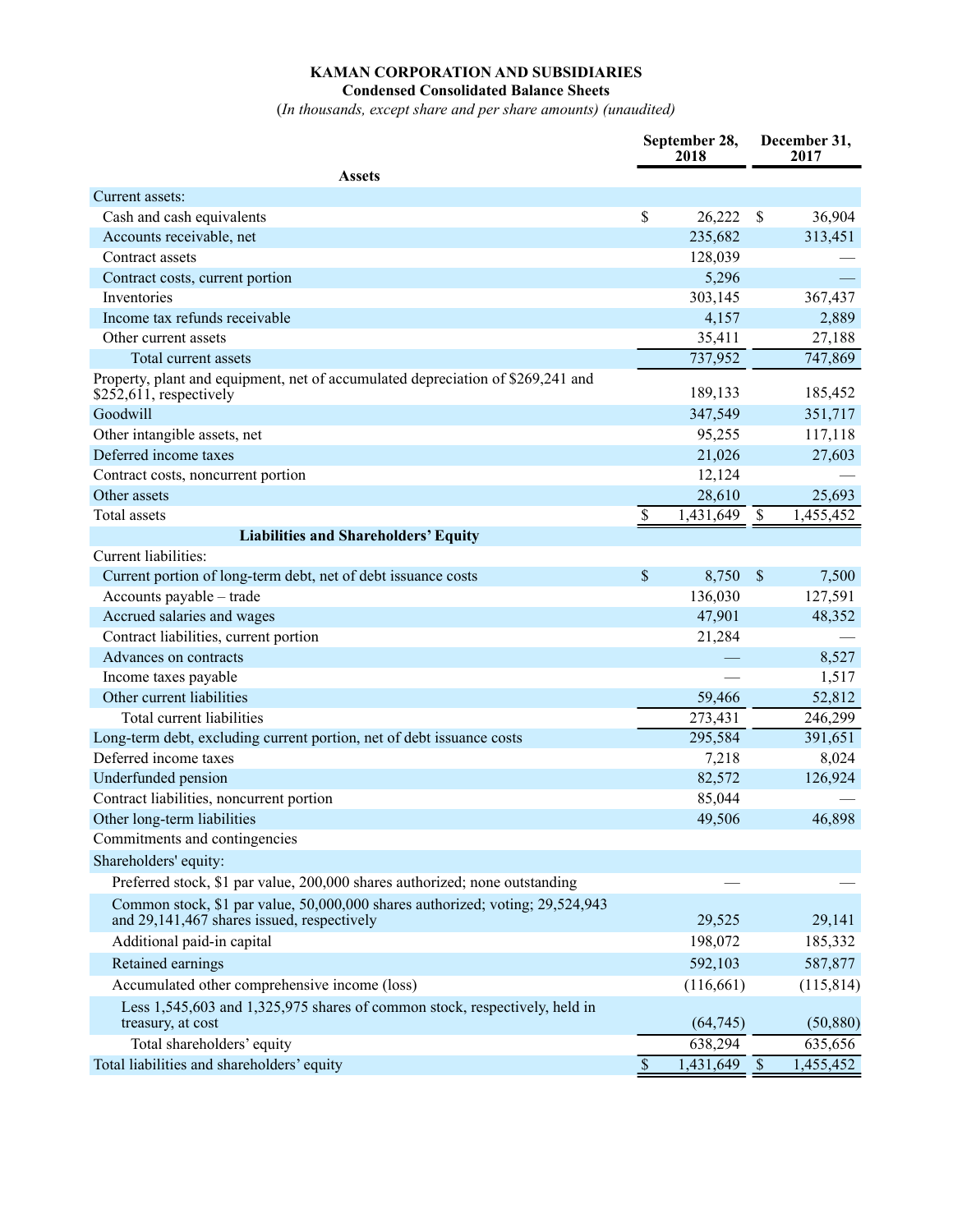## **KAMAN CORPORATION AND SUBSIDIARIES**

## **Condensed Consolidated Statements of Cash Flows**

(*In thousands) (unaudited)*

|                                                                                                  | <b>For the Nine Months Ended</b> |                       |               |                       |  |
|--------------------------------------------------------------------------------------------------|----------------------------------|-----------------------|---------------|-----------------------|--|
|                                                                                                  |                                  | September 28,<br>2018 |               | September 29,<br>2017 |  |
| <b>Cash flows from operating activities:</b>                                                     |                                  |                       |               |                       |  |
| Net earnings                                                                                     | \$                               | 30,592                | <sup>\$</sup> | 36,029                |  |
| Adjustments to reconcile net earnings to net cash provided by (used in) operating<br>activities: |                                  |                       |               |                       |  |
| Depreciation and amortization                                                                    |                                  | 31,500                |               | 31,919                |  |
| Amortization of debt issuance costs                                                              |                                  | 1,355                 |               | 1,564                 |  |
| Accretion of convertible notes discount                                                          |                                  | 1,934                 |               | 2,769                 |  |
| Provision for doubtful accounts                                                                  |                                  | 1,273                 |               | 743                   |  |
| Net gain on sale of assets                                                                       |                                  | (2,228)               |               | (217)                 |  |
| Other intangible assets impairment                                                               |                                  | 10,039                |               |                       |  |
| Loss on debt extinguishment                                                                      |                                  |                       |               | 137                   |  |
| Net loss (gain) on derivative instruments                                                        |                                  | 642                   |               | (789)                 |  |
| Stock compensation expense                                                                       |                                  | 4,989                 |               | 4,917                 |  |
| Deferred income taxes                                                                            |                                  | 8,094                 |               | 6,450                 |  |
| Changes in assets and liabilities, excluding effects of acquisitions/divestitures:               |                                  |                       |               |                       |  |
| Accounts receivable                                                                              |                                  | 46,411                |               | (44, 537)             |  |
| Contract assets                                                                                  |                                  | (45,686)              |               |                       |  |
| Contract costs                                                                                   |                                  | (6, 576)              |               |                       |  |
| Inventories                                                                                      |                                  | (10, 561)             |               | 12,317                |  |
| Income tax refunds receivable                                                                    |                                  | (1,268)               |               | 5,430                 |  |
| Other assets                                                                                     |                                  | (9,720)               |               | (2,084)               |  |
| Accounts payable - trade                                                                         |                                  | 7,446                 |               | (5,373)               |  |
| <b>Contract liabilities</b>                                                                      |                                  | 94,935                |               | 231                   |  |
| Accrued restructuring costs                                                                      |                                  | (445)                 |               | 1,467                 |  |
| Advances on contracts                                                                            |                                  |                       |               | 1,458                 |  |
| Other current liabilities                                                                        |                                  | 2,687                 |               | 1,850                 |  |
| Income taxes payable                                                                             |                                  | (3,048)               |               | 3,830                 |  |
| Pension liabilities                                                                              |                                  | (36, 185)             |               | (11, 531)             |  |
| Other long-term liabilities                                                                      |                                  | 1,218                 |               | (2,746)               |  |
| Net cash provided by operating activities                                                        |                                  | 127,398               |               | 43,834                |  |